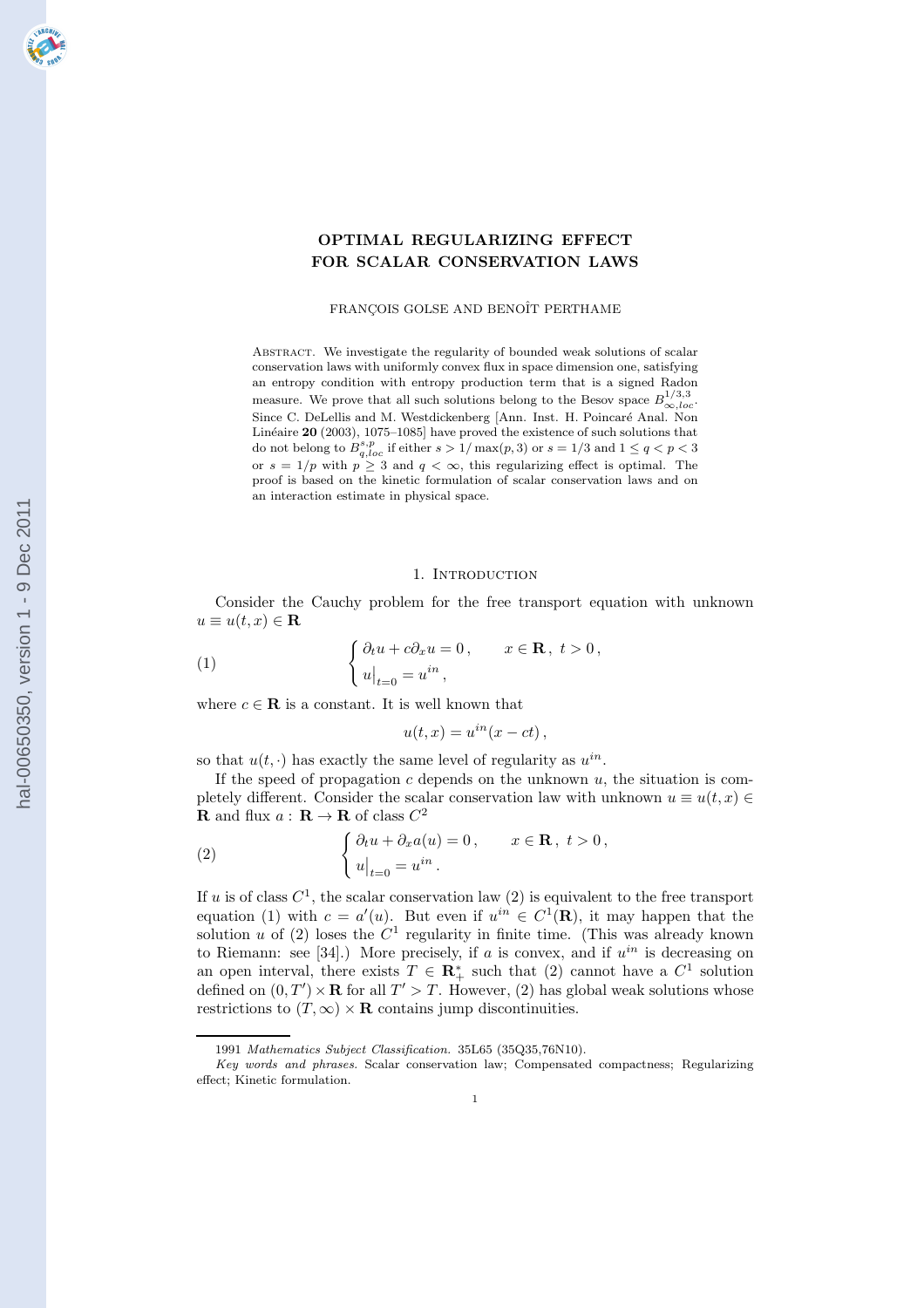If  $a''(v) \ge \alpha > 0$  for each  $v \in \mathbf{R}$ , for each  $u^{in} \in L^1(\mathbf{R})$ , there exists a unique weak solution  $u \in L^{\infty}(\mathbf{R}_{+}; L^{1}(\mathbf{R}))$  of (2) satisfying in addition the differential inequality, referred to as the entropy condition

(3) ∂tη(u) + ∂xq(u) ≤ 0

for each convex  $C^1$  function  $\eta$ , referred to as the entropy, where

(4) 
$$
q(v) = \int^v \eta'(w) a'(w) dw,
$$

referred to as entropy flux associated to  $\eta$ .

This solution satisfies  $u(t, \cdot) \in BV_{loc} \cap L^{\infty}(\mathbf{R})$  for each  $t > 0$  — see formula (4.9) in chapter 4 of [26] for the  $L^{\infty}$  bound, and chapter I6 §A in [37] for the BV<sub>loc</sub> bound. Thus, if  $u^{in} \in C^1(\mathbf{R})$ , since  $u(t, \cdot) \in BV_{loc}(\mathbf{R})$  may contain jump discontinuities, the effect of the nonlinearity  $a$  is a loss of regularity in the solution. Yet, if  $u^{in} \in L^1(\mathbf{R})$ , the fact that  $u(t, \cdot) \in BV_{loc}(\mathbf{R})$  for each  $t > 0$  can be viewed as a (limited) regularizing effect.

The purpose of the present paper is to study the optimal regularizing effect for weak solutions of (2) satisfying the weaker entropy condition

(5) 
$$
\partial_t \eta(u) + \partial_x q(u) = -\mu
$$

for each entropy-entropy flux pair  $(\eta, q)$  as above, i.e. satisfying (4), where  $\mu$  is a signed Radon measure on  $\mathbb{R}_+^* \times \mathbb{R}$  (instead of a positive measure). Such solutions may contain jump discontinuities that would dissipate instead of create entropy and therefore would be considered as unphysical by analogy with gas dynamics. Yet, such solutions are relevant for other physical applications, such as micromagnetism: see for instance [35] and the references therein.

Another motivation for considering the entropy condition (5) with entropy production  $\mu$  of indefinite sign can be found in the work of Hwang and Tzavaras [21]. In this work, the authors show that two different strategies for approximating solutions of scalar conservation laws, the relaxation approximation  $\dot{a}$  la Jin-Xin [24] and the diffusion-dispersion approximation  $\dot{a}$  la Schonbek [36], may lead to kinetic formulations involving entropy production measures that may in general fail to be positive.

The regularizing effect for this type of solutions of (2) has been studied so far by using a kinetic formulation of the scalar conservation law: see [27] for the original contribution, [22] for an improved regularity result, and [32] for a detailed presentation of kinetic formulations and their properties. The tool for establishing the regularizing effect for kinetic formulations is a class of results known as velocity averaging, introduced independently in [1] and [19], with subsequent generalizations and improvements described for instance in chapter 1 of  $[7]$  — see also the list of references given in section 3.

The best result obtained by this method is that  $u \in W^{s,r}_{loc}(\mathbf{R}_+^* \times \mathbf{R})$  for all  $s < 1/3$ and  $1 \leq r < 3/2$  (see [22]) — in the earlier result [27], the integrability exponent was restricted to  $r < 5/3$ . On the other hand, it is possible to construct such solutions that do not belong to any Besov space "better than"  $B_{\infty,loc}^{1/3,3}(\mathbf{R}_{+}^* \times \mathbf{R})$  see section 4 for a more precise statement of this optimality result and [11] for the proof.

In the present paper, we prove that solutions of (2) with entropy production that is a signed Radon measure for each convex entropy does indeed satisfy a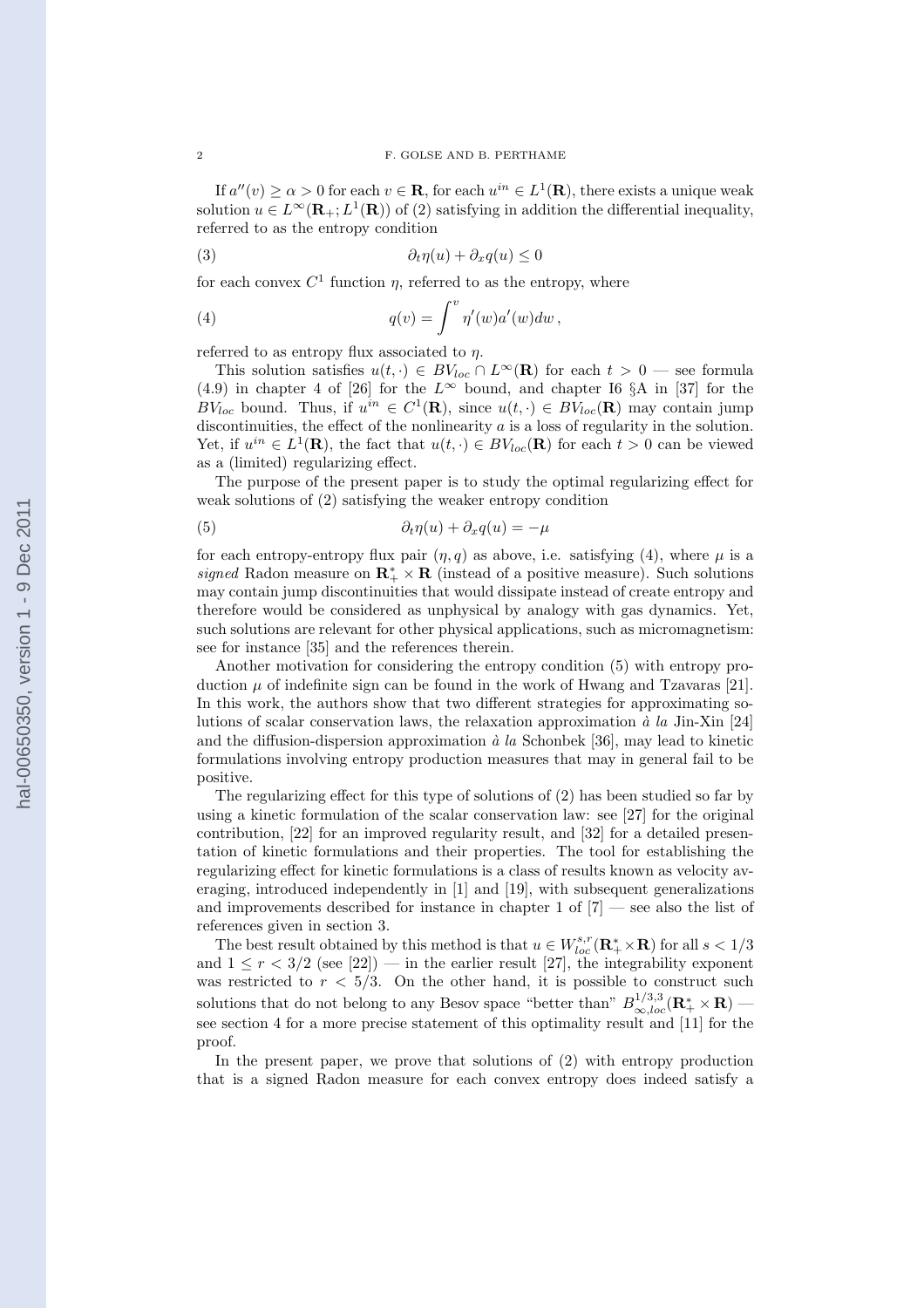(local)  $B^{1/3,3}_{\infty}$  estimate provided that the flux function is uniformly convex. With the result in [11], this shows that the optimal regularity space for such solutions is indeed  $B_{\infty,loc}^{1/3,3}(\mathbf{R}_{+}^* \times \mathbf{R}).$ 

**Theorem 1.1.** Assume that  $a \in C^2(\mathbf{R})$  satisfies  $a'' \ge \alpha_0 > 0$  on **R**, and let  $u^{in} \in L^{\infty}(\mathbf{R})$ . Any bounded weak solution of (2) satisfying (5) for each convex entropy  $\eta$ , with an entropy production  $\mu$  that is a signed Radon measure on  $\mathbf{R}_+ \times \mathbf{R}$ , belongs to  $B_{\infty,loc}^{1/3,3}(\mathbf{R}_+^* \times \mathbf{R}).$ 

Our proof of this result relies on a method completely different from velocity averaging. At variance with velocity averaging, this method does not use any argument from harmonic analysis (Fourier transform, Littlewood-Paley decompositions...), but is based on an "interaction identity" presented in section 2. After recalling an earlier, weaker regularizing effect obtained in [15, 16] for solutions of (2) subject to a weaker entropy condition  $-$  Theorem 5.1 in section  $4$   $-$  the optimal regularizing effect is stated as Theorem 4.1 in that same section. As a warm-up, we use our method based on the interaction identity to establish a new velocity averaging result — Theorem 3.1 in section 3. Unlike in all velocity averaging theorems known to this date, the regularity of velocity averages of the solution of the transport equation obtained in this result is independent of the regularity of the source term in the velocity variable. The tradeoff is that the kinetic solution must satisfy a seemingly unnatural monotonicity condition — see condition (11) below — which however turns out to be satisfied precisely in the context of the kinetic formulation of scalar conservation laws.

This new method is reminiscent of some tools from compensated compactness [28, 39]— see section 2 below and the comments in section 2 of [15]. A shortcoming of this method is that, unlike velocity averaging, it seems confined to the case of one space dimension, at least at the time of this writing. In the case of space dimension higher than one, some regularizing effect in the time variable of special classes of nonlinear fluxes (that are in particular power-like at infinity) has been established in [30] — an earlier result of same type in the case of homogeneous nonlinearities can be found in [3].

## 2. THE INTERACTION IDENTITY

Consider the system of partial differential relations

(6) 
$$
\begin{cases} \partial_t A + \partial_x B = C, \\ \partial_t D + \partial_x E = F, \end{cases}
$$

where  $A, B, C, D, E, F$  are real-valued functions of  $t \geq 0$  and  $x \in \mathbb{R}$ . We henceforth assume that the functions  $A, B, C, D, E, F$  have compact support in  $\mathbb{R}_+^* \times \mathbb{R}$ , and are extended by 0 to  $\mathbf{R} \times \mathbf{R}$ .

The quantity

$$
I_1(t) := \iint_{x < y} A(t, x) D(t, y) dx dv
$$

has been introduced by S.R.S. Varadhan — see Lemma 22.1 in [41] — in the context of discrete velocity models in kinetic theory, and used by several authors since then (J.-M. Bony [5], C. Cercignani [8], S.-Y. Ha [20]). It is also reminiscent of Glimm's interaction functional used in the theory of hyperbolic systems of conservation laws in space dimension 1: see [14].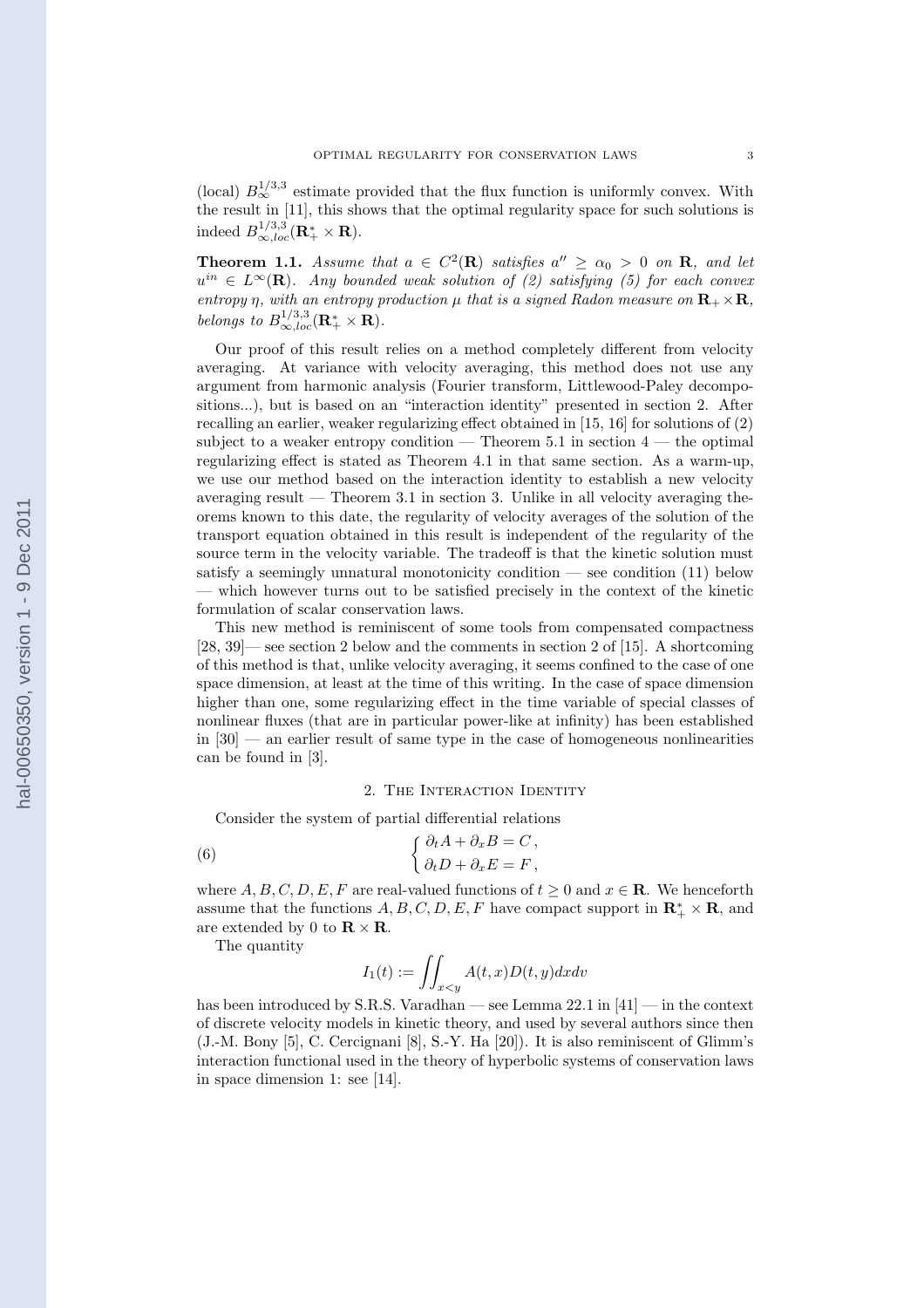Differentiating under the integral sign and using both equations in (6), one obtains the following interaction identity

$$
\frac{dI_1}{dt}(t) = \iint_{x
$$
- \iint_{x
$$
= \iint_{x
$$
+ \int_{\mathbf{R}} (AE - DB)(t,z)dz.
$$
$$
$$
$$

Integrating further in the time variable and observing that  $I_1$  is compactly supported in  $t \in \mathbf{R}_{+}^{*}$ , we arrive at the identity

(7) 
$$
\iint_{\mathbf{R}\times\mathbf{R}} (AE - DB)(t, z) dz dt = - \iint_{\mathbf{R}\times\mathbf{R}} C(t, x) \left( \int_x^{\infty} D(t, y) dy \right) dx dt - \iint_{\mathbf{R}\times\mathbf{R}} F(t, y) \left( \int_{-\infty}^y A(t, x) dx \right) dy dt.
$$

Exchanging the roles of the time and space variables in the computation above, one can consider the quantity

$$
I_2(t) := \iint_{s
$$

instead of  $I_1$ . Proceeding as above, one sees that

$$
\frac{dI_2}{dz}(z) = \iint_{s
$$
- \iint_{s
$$
= \iint_{s
$$
- \iint_{\mathbf{R}} (AE - DB)(t, z)dt.
$$
$$
$$
$$

Integrating further in z and observing that  $I_2$  is compactly supported in  $z \in \mathbf{R}$ , we obtain

(8) 
$$
\iint_{\mathbf{R}\times\mathbf{R}} (AE - DB)(t, z)dt = \iint_{\mathbf{R}\times\mathbf{R}} C(s, z) \left( \int_s^{\infty} E(t, z)dt \right) dzds + \iint_{\mathbf{R}\times\mathbf{R}} F(t, z) \left( \int_{-\infty}^t B(s, z)ds \right) dzdt.
$$

In his proof of the interaction identity on p. 182 of his book [41], L. Tartar observes that the structure of this identity is reminiscent of compensated compactness [28, 39]. Indeed, introducing the vector fields

$$
U(t,x,y):=(A(t,x),B(t,x),0)\,,\qquad V(t,x,y)=(E(t,x),-B(t,x),0)
$$

we see that the system (6) takes the form

$$
\begin{cases} \operatorname{div} U = C, \\ \operatorname{curl} V = (0, 0, -F). \end{cases}
$$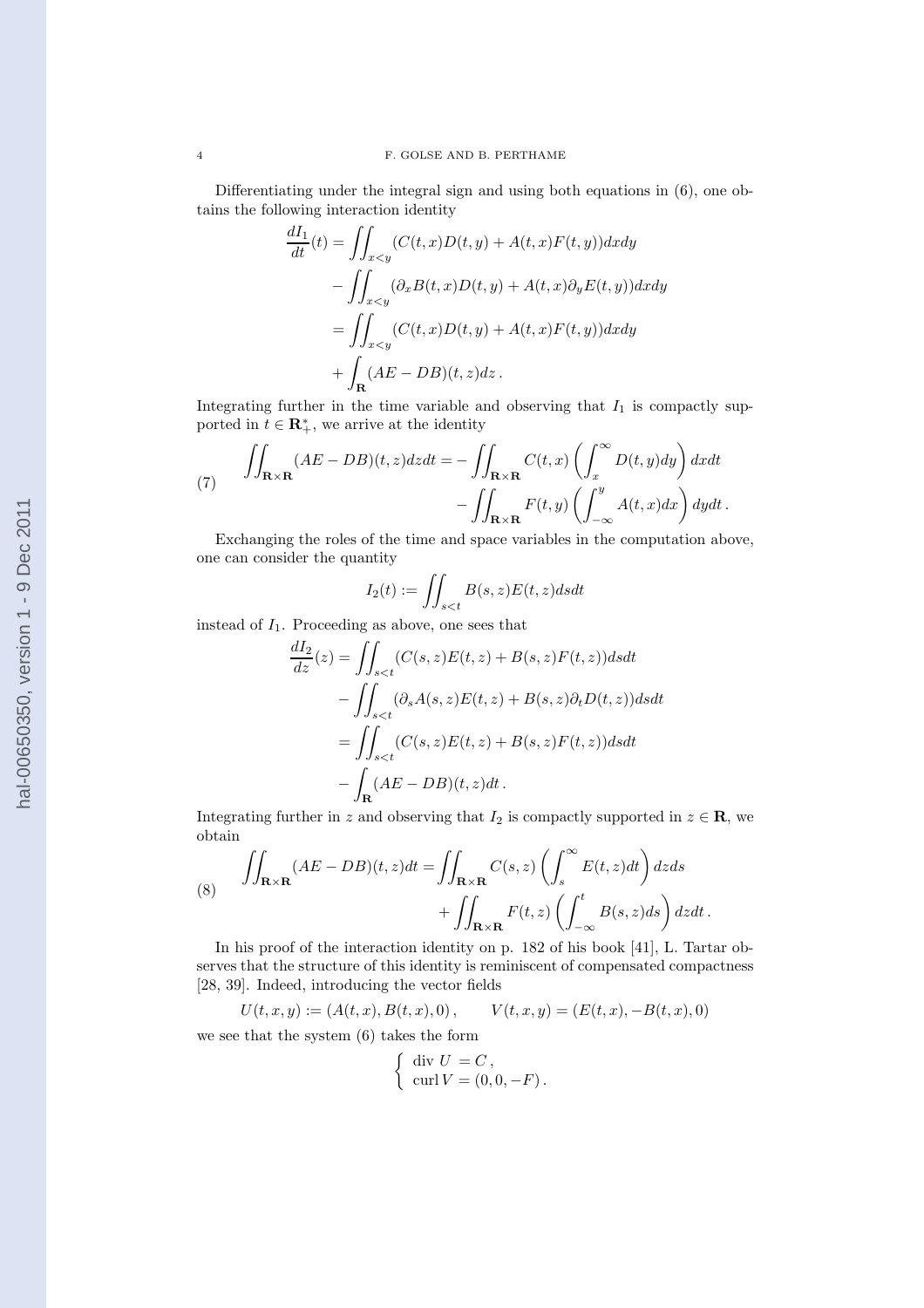While the left hand side of (7) involves the inner product  $U \cdot V$ , the right hand side involves integrands in the form of binary products where one of the terms is integrated — and therefore gains one order of regularity — in the space variable. The same is true of (8), by which one can hope to gain one order of regularity in the time variable.

In view of this observation, the idea of using the interaction identities (7)-(8) for the purpose of establishing regularization result appears fairly natural, and will be used systematically in the sequel.

3. Velocity Averaging in Physical Space

Let 
$$
f \equiv f(t, x, v)
$$
 satisfy

(9) 
$$
(\partial_t + a'(v)\partial_x)f = \partial_v^{\gamma}m
$$

where  $a$  is a smooth function while  $m$  is a bounded, signed Radon measure on  $\mathbf{R}_{+} \times \mathbf{R} \times \mathbf{R}$ , and  $\gamma \in \mathbf{N}$ .

Transport equations of this type naturally appear in the kinetic formulation of hyperbolic systems of conservation laws: see for instance [32]. A fundamental question in the context of kinetic models is to investigate the local regularity of moments in the velocity variable  $v$  of the function  $f$ . Systematic investigations on this class type of questions began with our work with R. Sentis [19] (see also the independent study by V. Agoshkov [1]) and in a series of subsequent contributions by several authors where more and more general classes of functions  $f$  and right hand sides are considered: see in particular [17, 13, 6, 12, 33, 18, 38, 22, 23, 4, 2].

All these works use at some point tools from harmonic analysis: Fourier transform, Hardy-Littlewood decomposition, Radon transform. Moreover, in all these results, the regularity of moments in v of the function f depends on  $\gamma$ .

In this section, we give an example of velocity averaging result where the regularity of the moments in v of f is independent of  $\gamma$ , at the expense of an extra assumption on the  $v$  dependence in  $f$ . Also, the proof of this result is based on the interaction identities (7)-(8) and uses only elementary techniques in physical space.

**Theorem 3.1.** Let  $a \in C^1(\mathbf{R})$ ; assume that there exists  $\beta \geq 1$  such that, for each  $M > 0$ , there exists  $\alpha_M > 0$  for which

(10) 
$$
a'(v) - a'(w) \ge \alpha_M (v - w)^{\beta}, \qquad -M \le w < v \le M.
$$

Let  $\gamma \in \mathbb{N}$  and let m be a signed Radon measure on  $\mathbf{R}_{+} \times \mathbf{R} \times \mathbf{R}$ . Assume that  $f \in L^{\infty}(\mathbf{R}_{+} \times \mathbf{R} \times \mathbf{R})$  satisfies (9) and that

(11) 
$$
\partial_v \mathbf{1}_{f(t,x,v) \geq f(t,y,v)} = 0 \quad \text{in } \mathcal{D}'(\mathbf{R}_+^* \times \mathbf{R}_x \times \mathbf{R}_y \times \mathbf{R}_v).
$$

Then, for each  $\psi \in C_c^{\infty}(\mathbf{R})$ , one has

$$
\int_{\mathbf{R}} f\psi(v)dv \in B^{s,2}_{\infty,loc}(\mathbf{R}_+^* \times \mathbf{R}) \quad \text{ with } s = \frac{1}{4+2\beta}
$$

.

We recall that, in the context of velocity averaging, the gain of regularity obtained on averages of the form

$$
\int_{|\xi| \le M} f(t, x, \xi) d\xi
$$

of solutions of the transport equation

$$
(\partial_t + V(\xi) \cdot \nabla_x) f(t, x, \xi) = g(t, x, \xi)
$$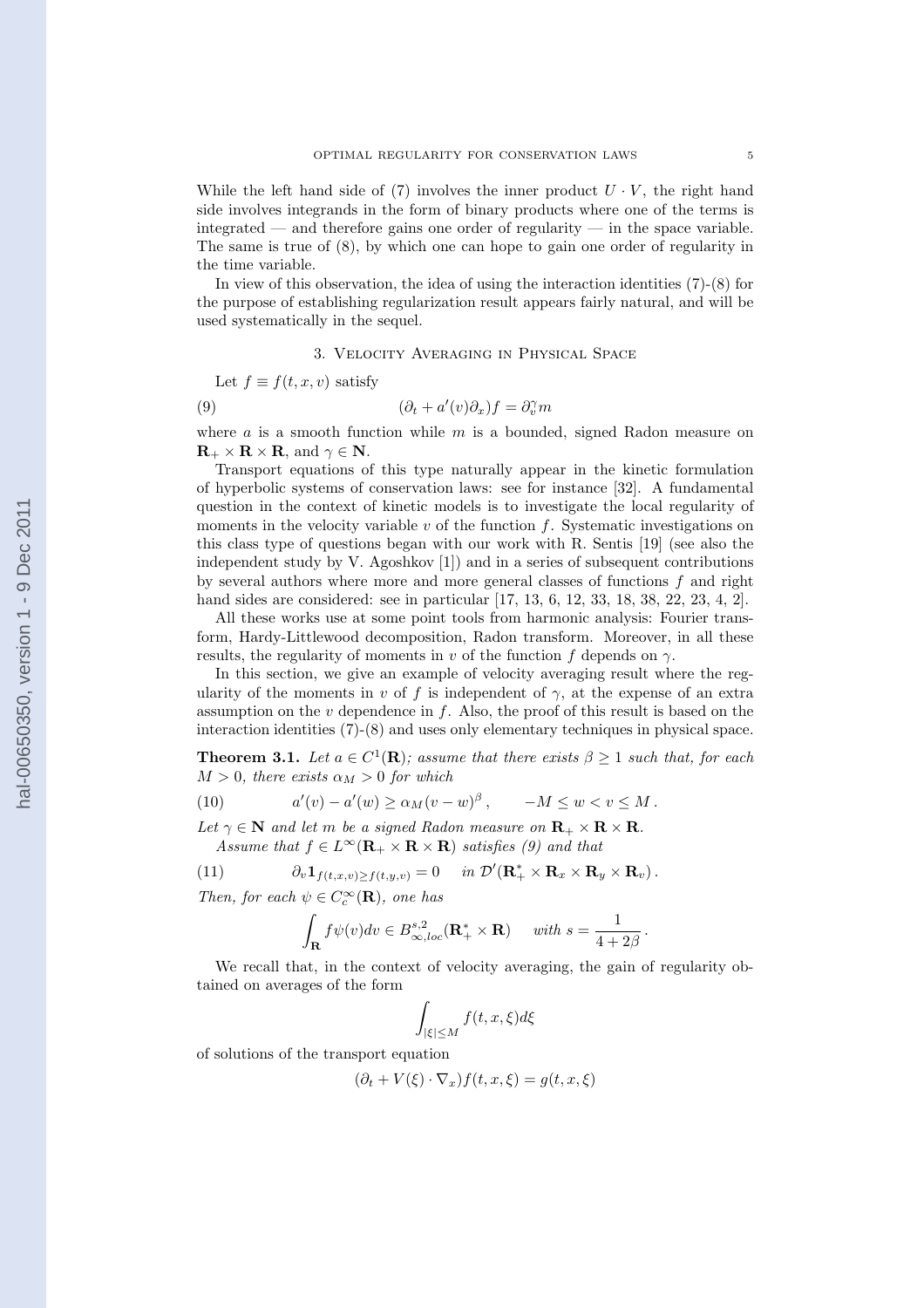involves

$$
\sup_{\omega^2+|k|^2=1} |\{\xi \in \mathbf{R}^N \text{ s.t. } |\xi| \le M \text{ and } |\omega + V(\xi) \cdot k| \le \epsilon\}|,
$$

where, for each  $A \subset \mathbb{R}^N$ , the Lebesgue measure of A is designated by  $|A|$  — see condition (2.1) in [17]. Equivalently, whenever  $k \neq 0$ ,

$$
|\{\xi \in \mathbf{R}^N \text{ s.t. } |\xi| \le M \text{ and } |\omega + V(\xi) \cdot k| \le \epsilon\}|
$$
  
= 
$$
\left| \left\{ \xi \in \mathbf{R}^N \text{ s.t. } |\xi| \le M \text{ and } V(\xi) \cdot \frac{k}{|k|} \in \left[ -\frac{\omega + \epsilon}{|k|}, \frac{\epsilon - \omega}{|k|} \right] \right\} \right|.
$$

On the other hand,  $(10)$  implies that  $a$  is strictly convex and is equivalent to the condition

$$
|\{v \in \mathbf{R} \text{ s.t. } |v| \leq M \text{ and } a'(v) \in [A, B]\}| = a'^{-1}(B) - a'^{-1}(A) \leq \left(\frac{B-A}{\alpha_M}\right)^{1/\beta}
$$

for each A, B such that  $a'(-M) \leq A < B \leq a'(M)$ . Therefore, (10) is a condition of the same type as the classical condition used in velocity averaging.

A typical sufficient condition under which a satisfies (10) is as follows. Assume that  $a \in C^{2n}(\mathbf{R})$  is convex and and that, for some  $n \in \mathbf{N}^*$  and  $z \in (-M, M)$ , one has

$$
a''(z) = \ldots = a^{(2n-1)}(z) = 0
$$
, and  $a^{(2n)}(z) > 0$ .

(An example of this situation is the case of

$$
a(v) := \frac{1}{2n}v^{2n},
$$

with  $z = 0$ .) By continuity of  $a^{(2n)}$ , there exists  $\rho > 0$  such that  $[z - \rho, z + \rho] \subset$  $(-M, M)$  and  $\lambda > 0$  such that

$$
a^{(2n)}(t) \ge \lambda > 0 \quad \text{ for each } t \in [z - \rho, z + \rho].
$$

By Taylor's formula, whenever  $z - \rho \leq w \leq v \leq z + \rho$ , one has

$$
a'(v) - a'(w) = \int_{w}^{v} \frac{1}{(2n-2)!} ((v-t)^{2n-2} \mathbf{1}_{t > z} + (t-w)^{2n-2} \mathbf{1}_{t < z}) a^{(2n)}(t) dt
$$
  
\n
$$
\geq \frac{\lambda}{(2n-1)!} ((v-z)^{2n-1} + (z-w)^{2n-1})
$$
  
\n
$$
\geq \frac{\lambda}{(2n-1)!} \max((v-z)^{2n-1}, (z-w)^{2n-1})
$$
  
\n
$$
\geq \frac{\lambda}{2^{2n-1}(2n-1)!} (v-w)^{2n-1}.
$$

On the other hand, whenever  $-M \leq w < z - \rho < z + \rho < v \leq M$ , one has

$$
a'(v) - a'(w) = a'(v) - a'(z + \rho) + a'(z + \rho) - a'(z - \rho) + a'(z - \rho) - a'(w)
$$
  
\n
$$
\geq a'(z + \rho) - a'(z - \rho)
$$
  
\n
$$
\geq \frac{\lambda}{2^{2n-1}(2n-1)!} (2\rho)^{2n-1}
$$
  
\n
$$
\geq \frac{\lambda}{2^{2n-1}(2n-1)!} \left(\frac{\rho}{M}\right)^{2n-1} (v - w)^{2n-1},
$$

where the first inequality follows from the convexity of  $a$ , while the second is a consequence of the previous estimate in the case  $v = z + \rho$  and  $w = z - \rho$ . Therefore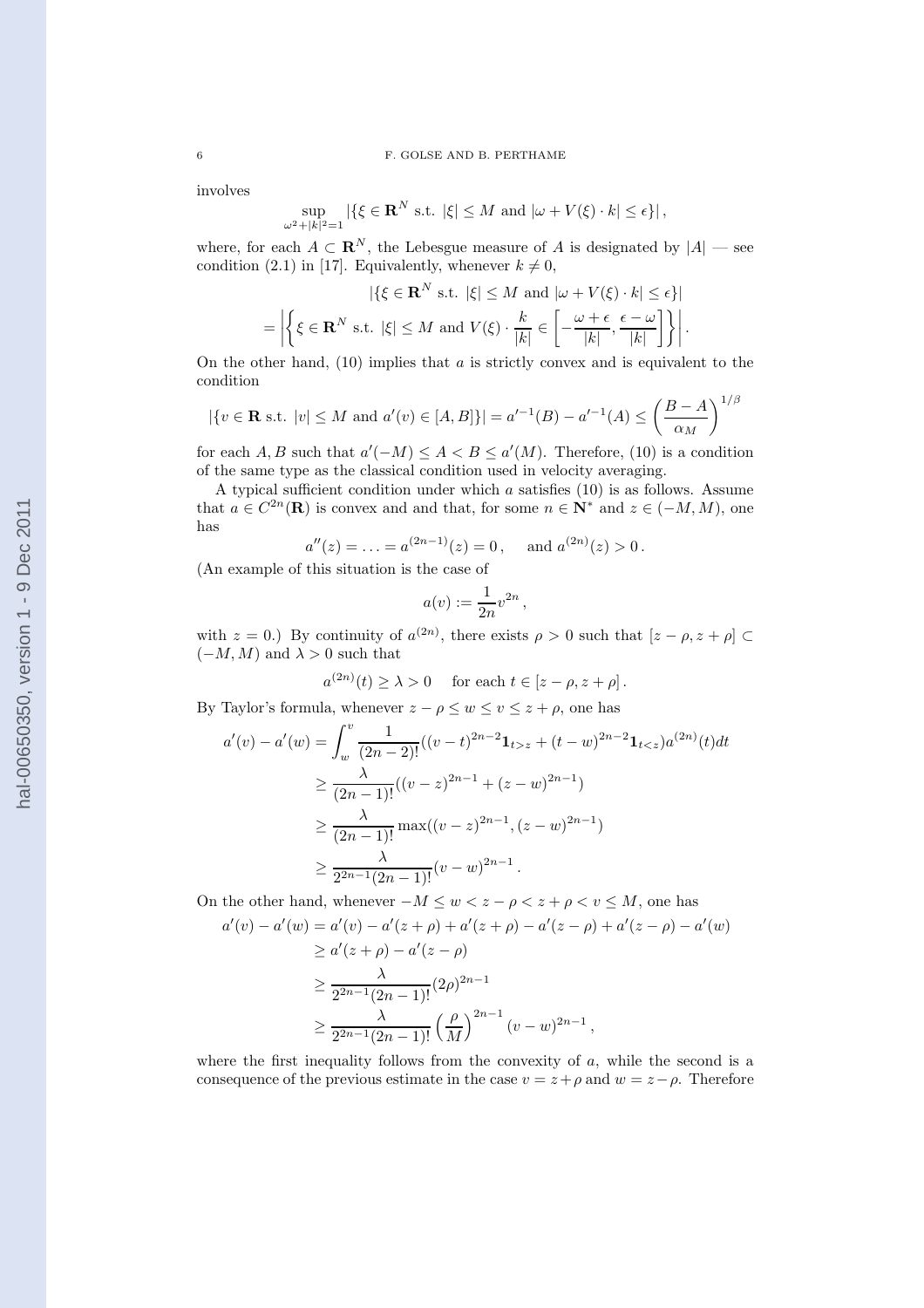a satisfies (10) with  $\beta = 2n - 1$  and  $\alpha_M = \frac{\lambda}{2^{2n-1}(2n-1)!} \left(\frac{\rho}{M}\right)^{2n-1}$ . This situation is essentially the same as the one described in assumption (H) before Theorem 2.2 in [15].

The assumption (11) may seem somewhat unnatural; however, as we shall see below, it is relevant in the context of conservation laws. A typical example of functions  $f$  satisfying  $(11)$  is as follows.

Let  $W: \mathbf{R} \to \mathbf{R}$  be a monotonous function, and let  $\rho \in L^{\infty}(\mathbf{R}_{+} \times \mathbf{R})$ ; then the function  $f$  defined by the formula

$$
f(t, x, v) = W(\rho(t, x) - v)
$$

satisfies (11). Indeed

$$
f(t, x, v) - f(t, y, v) = \int_{\rho(t, y)}^{\rho(t, x)} W'(u - v) du
$$

so that, assuming without loss of generality that  $W$  is nondecreasing, we see that

$$
\mathbf{1}_{f(t,x,v)\geq f(t,y,v)}=\mathbf{1}_{\rho(t,x)\geq \rho(t,y)}
$$

for a.e.  $t \geq 0$  and  $x, y, v \in \mathbf{R}$ .

We do not claim that the  $B^{s,2}_{\infty,loc}$  regularity obtained in Theorem 3.1 is optimal. Since Theorem 3.1 is not the main result in the present paper, but rather an illustration of how to use the interaction identities (7)-(8) for the purpose of obtaining a velocity averaging theorem where the regularity index  $s = \frac{1}{4+2\beta}$  is independent of the number  $\gamma$  of derivatives in v in the source term, we have left this question aside.

*Proof.* For  $h \in \mathbf{R}$ , define the operators  $\mathcal{D}_t^h$  and  $\mathcal{D}_x^h$  by the formulas

(12) 
$$
\begin{cases} \mathcal{D}_t^h \phi(t,x) := \phi(t+h,x) - \phi(t,x), \\ \mathcal{D}_x^h \phi(t,x) := \phi(t,x+h) - \phi(t,x). \end{cases}
$$

Pick  $\chi \in C_c^{\infty}(\mathbf{R}_+^* \times \mathbf{R})$ . One seeks to estimate

$$
\iint \chi(t,x)^2 \left| \mathcal{D}_x^h \int f(t,x,v) \psi(v) dv \right|^2 dx dt.
$$

This quantity is decomposed as

$$
\iint \chi(t,x)^2 \left| \mathcal{D}_x^h \int f(t,x,v) \psi(v) dv \right|^2 dx dt
$$
  
= 
$$
\iint \iint \chi(t,x)^2 \mathcal{D}_x^h f(t,x,v) \mathcal{D}_x^h f(t,x,w) \psi(v) \psi(w) dv dw dx dt
$$
  
= 
$$
\iint \iint (1 - \phi_{\epsilon}(w-v)) \chi(t,x)^2 \mathcal{D}_x^h f(t,x,v) \mathcal{D}_x^h f(t,x,w) \psi(v) \psi(w) dv dw dx dt
$$
  
+ 
$$
\iint \iint \phi_{\epsilon}(w-v) \chi(t,x)^2 \mathcal{D}_x^h f(t,x,v) \mathcal{D}_x^h f(t,x,w) \psi(v) \psi(w) dv dw dx dt
$$
  
= 
$$
J_1 + J_2,
$$

where  $\phi_{\epsilon}(z) = \Phi(z/\epsilon)$  and  $\Phi \in C^{\infty}(\mathbf{R})$  satisfies

 $0 \leq \Phi(z) \leq 1$ ,  $\Phi(z) = 1$  if  $|z| \geq 2$  and  $\Phi(z) = 0$  if  $|z| \leq 1$ .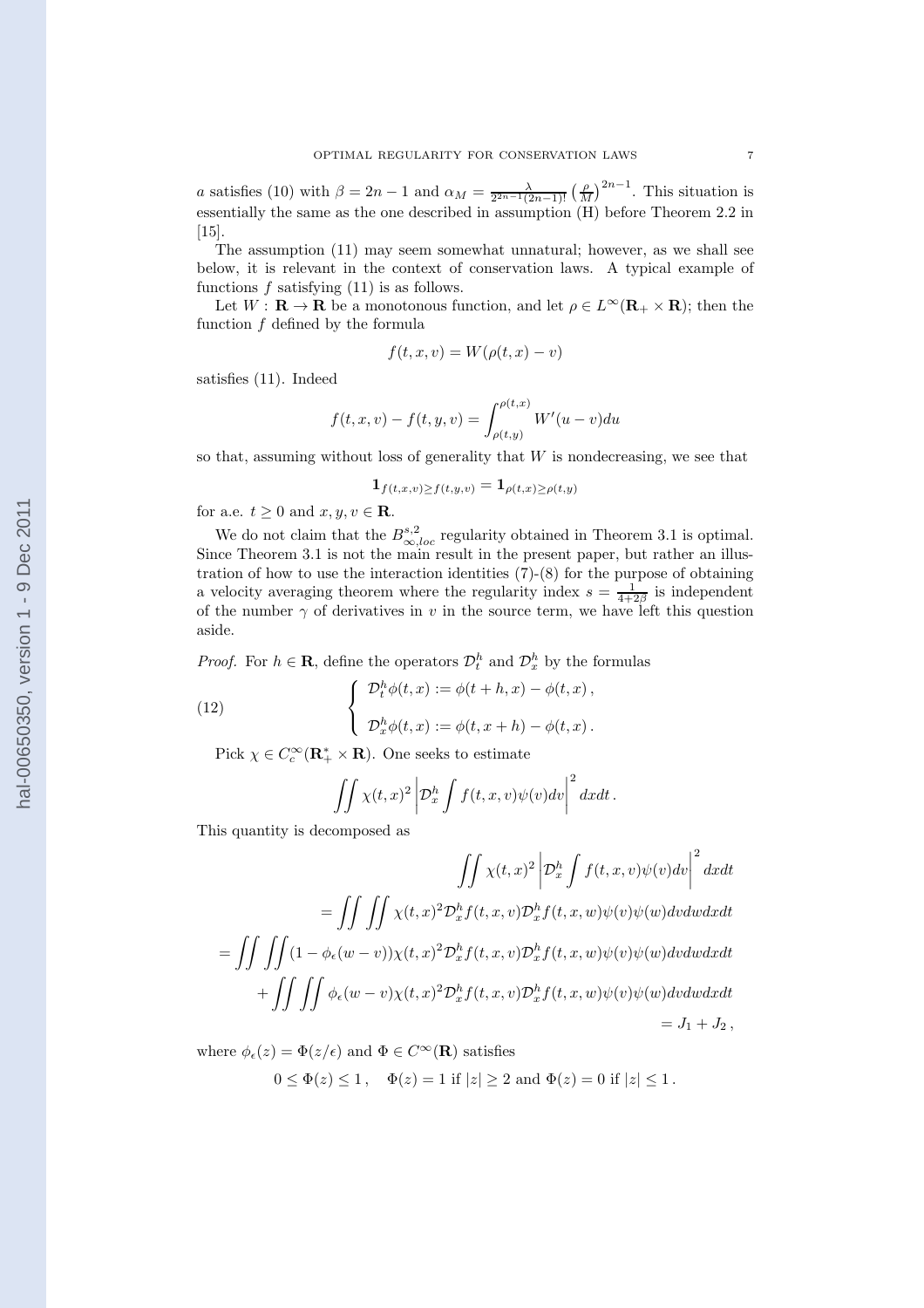By assumption (11), the integral  $J_1$  is estimated as follows:

$$
|J_1| \le \iiint_{|v-w| \le 2\epsilon} \chi(t,x)^2 \mathcal{D}_x^h f(t,x,v) \mathcal{D}_x^h f(t,x,w) \psi(v) \psi(w) dv dw dx dt
$$
  
(13)  

$$
\le 4 \| \chi^2 \|_{L^1} \| f \|_{L^\infty}^2 \iint_{|v-w| \le 2\epsilon} \psi(v) \psi(w) dv dw
$$
  

$$
\le C_0 \epsilon,
$$

where

 $C_0 := 16 \|\chi^2\|_{L^1} \|f\|_{L^\infty}^2 \|\psi\|_{L^1} \|\psi\|_{L^\infty}.$ 

As for the integral  $J_2$ , using again assumption (11) shows that

$$
|J_2| \le c_{\epsilon} J_3
$$

where, by  $(10)$ ,

$$
c_{\epsilon} = \sup_{-V \leq w < v \leq V} \frac{\phi_{\epsilon}(w - v)}{(v - w)(a'(v) - a'(w))} \leq \frac{1}{\alpha_V \epsilon^{1 + \beta}},
$$

assuming without loss of generality that  $\mathrm{supp}(\psi)\subset [-V,V],$  and

$$
J_3 = \iiint (v-w)(a'(v)-a'(w))\chi(t,x)^2 \mathcal{D}_x^h f(t,x,v) \mathcal{D}_x^h f(t,x,w) \psi(v) \psi(w) dv dw dx dt.
$$

The integral  $J_3$  is now estimated by the interaction identity  $(7)$ . Set

$$
A(t,x,v):=\chi(t,x)\mathcal{D}_x^h f(t,x,v)\,,\qquad D(t,x,w):=\chi(t,x)\mathcal{D}_x^h f(t,x,w)\,.
$$

Since  $f \equiv f(t, x, v)$  satisfies (9), the functions A and D defined above satisfy (6) with

$$
B(t, x, v) := a'(v)\chi(x)\mathcal{D}_x^h f(t, x, v), \qquad E(t, x, w) := a'(w)\chi(x)\mathcal{D}_x^h f(t, x, w),
$$

and

$$
\left\{ \begin{aligned} C(t,x,v) &:= \chi(t,x) \partial_v^{\gamma} \mathcal{D}_x^h m(t,x,v) \, + X(t,x,v) \mathcal{D}_x^h f(t,x,v) \, , \\ F(t,x,w) &:= \chi(t,x) \partial_w^{\gamma} \mathcal{D}_x^h m(t,x,w) + X(t,x,w) \mathcal{D}_x^h f(t,x,w) \, , \end{aligned} \right.
$$

with the notation

$$
X(t, x, v) = (\partial_t \chi + a'(v)\partial_x \chi)(t, x).
$$

(We have abused the notation  $m(t, x, v)$  as if the signed Radon measure m was a function.)

At this point, we apply the interaction identity (7). After multiplying both sides of this identity by  $(v - w)\psi(v)\psi(w)$  and integrating in v, w, one obtains

(14)  
\n
$$
J_3 = -\iint (v - w)\psi(v)\psi(w)\iint C(t, x, v)\left(\int_x^\infty D(t, y, w)dy\right)dx dt dv dw
$$
\n
$$
-\iint (v - w)\psi(v)\psi(w)\iint F(t, y, w)\left(\int_{-\infty}^y A(t, x, v)dx\right)dy dt dv dw.
$$

Each integral in the right hand side of  $J_3$  involves two different kinds of terms. One is  $(15)$ 

$$
J_{31} = \iint (v-w)\psi(v)\psi(w)\iint X(t,x,v)\mathcal{D}_x^h f(t,x,v)\left(\int_x^\infty D(t,y,w)dy\right)dx dt dv dw,
$$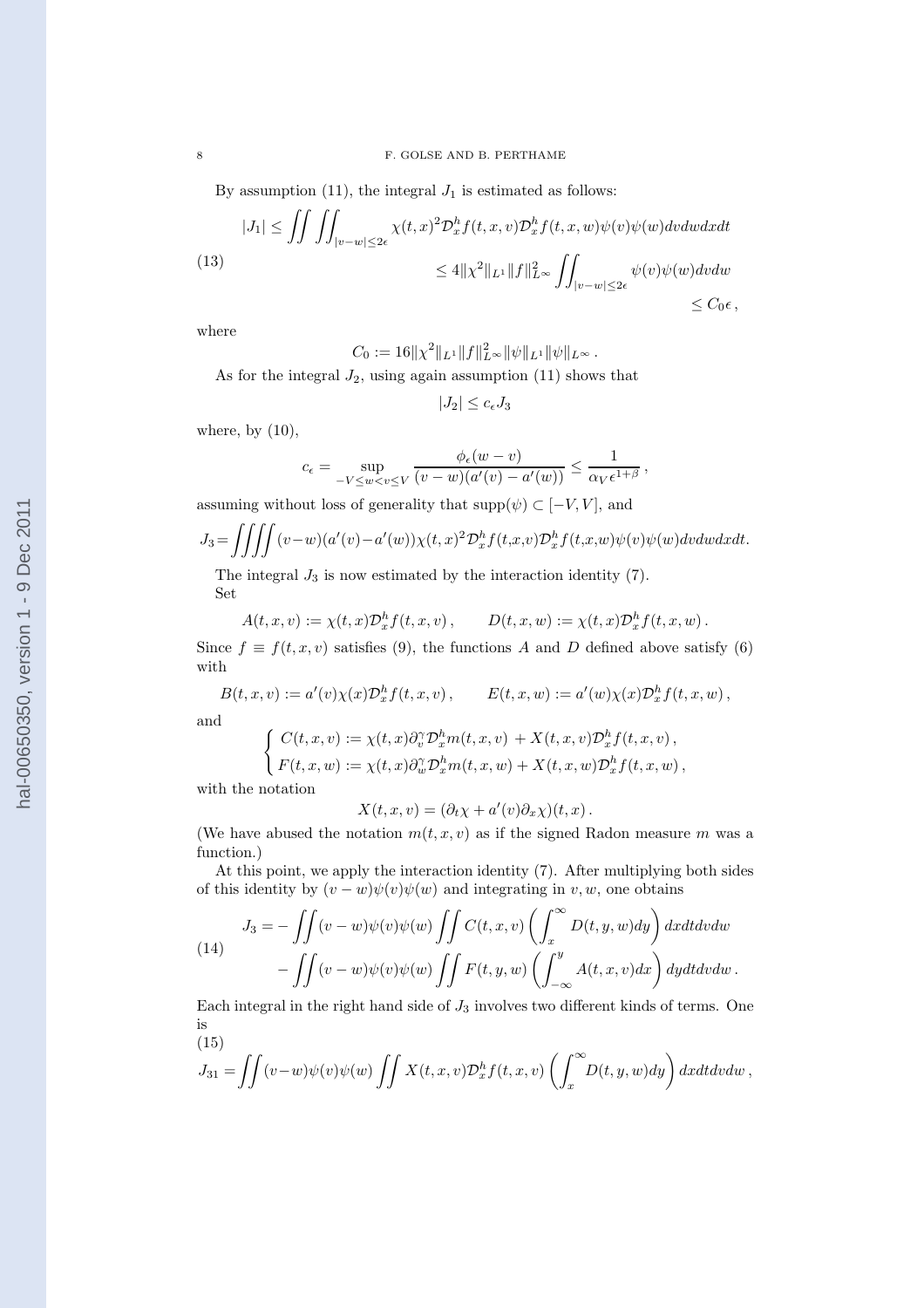the other being (16)

$$
J_{32} = \iint (v-w)\psi(v)\psi(w)\iint \chi(t,x)\partial_v^{\gamma}\mathcal{D}_x^h m(t,x,v)\left(\int_x^{\infty} D(t,y,w)dy\right) dx dt dv dw.
$$

In both expressions, the inner integral is put in the form

$$
\int_x^{\infty} D(t, y, w) dy = \int_x^{\infty} \mathcal{D}_y^h(\chi(t, y) f(t, y, w)) dy - \int_x^{\infty} f(t, y + h, w) \mathcal{D}_y^h \chi(t, y) dy
$$
  
= 
$$
- \int_x^{x + h} \chi(t, y) f(t, y, w) dy - \int_x^{\infty} f(t, y + h, w) \left( \int_0^h \partial_x \chi(t, y + z) dz \right) dy,
$$

so that

(17) 
$$
\left|\int_x^{\infty} D(t,y,w)dy\right| \leq \|f\|_{L^{\infty}}(\|\chi\|_{L^{\infty}} + \|\partial_x \chi\|_{L^1})|h|.
$$

Thus

$$
|J_{31}|\leq C_1|h|
$$

with

$$
C_1 = 2||f||_{L^{\infty}}^2(||\chi||_{L^{\infty}} + ||\partial_x \chi||_{L^1})(||vX\psi||_{L^1}||\psi||_{L^1} + ||X\psi||_{L^1}||v\psi||_{L^1}).
$$

In  $J_{32}$ , we first integrate by parts and bring the v derivatives to bear on the weight  $(v - w)\psi(v)$ :

$$
J_{32} = (-1)^{\gamma} \iint \partial_v^{\gamma} ((v - w)\psi(v))\psi(w) \iint \chi(t, x) \mathcal{D}_x^h m(t, x, v)
$$

$$
\times \left( \int_x^{\infty} D(t, y, w) dy \right) dx dt dv dw.
$$

Assuming without loss of generality that  $\text{supp}(\chi) \subset [0, T] \times [-R, R]$  and recalling that  $\text{supp}(\psi) \subset [-V, V]$  while  $|h| \leq 1$ , one obtains

$$
|J_{32}| \leq C_2 |h|
$$

with

$$
C_2 = 2||f||_{L^{\infty}}(||\partial^{\gamma}(v\psi)||_{L^{\infty}}||\psi||_{L^1} + ||\partial^{\gamma}\psi||_{L^{\infty}}||v\psi||_{L^1})
$$
  
 
$$
\times (||\chi||_{L^{\infty}} + ||\partial_x \chi||_{L^1})||\chi||_{L^{\infty}} \int_0^T \int_{-R-1}^{R+1} \int_{-V}^V |m|.
$$

In conclusion

$$
|J_3| \le 2(C_1 + C_2)|h|.
$$

Therefore

$$
\iint \chi(t,x)^2 \left| \mathcal{D}_x^h \int f(t,x,v)\psi(v)dv \right|^2 dx dt \le C_0 \epsilon + \frac{2}{\alpha V} (C_1 + C_2) \frac{|h|}{\epsilon^{1+\beta}}
$$

and choosing  $\epsilon = |h|^{1/(2+\beta)}$ , we find that

$$
(18)\ \iint \chi(t,x)^2 \left| \mathcal{D}_x^h \int f(t,x,v)\psi(v)dv \right|^2 dxdt \leq \left(C_0 + \frac{2}{\alpha_V}(C_1 + C_2)\right)|h|^{1/(2+\beta)}.
$$

,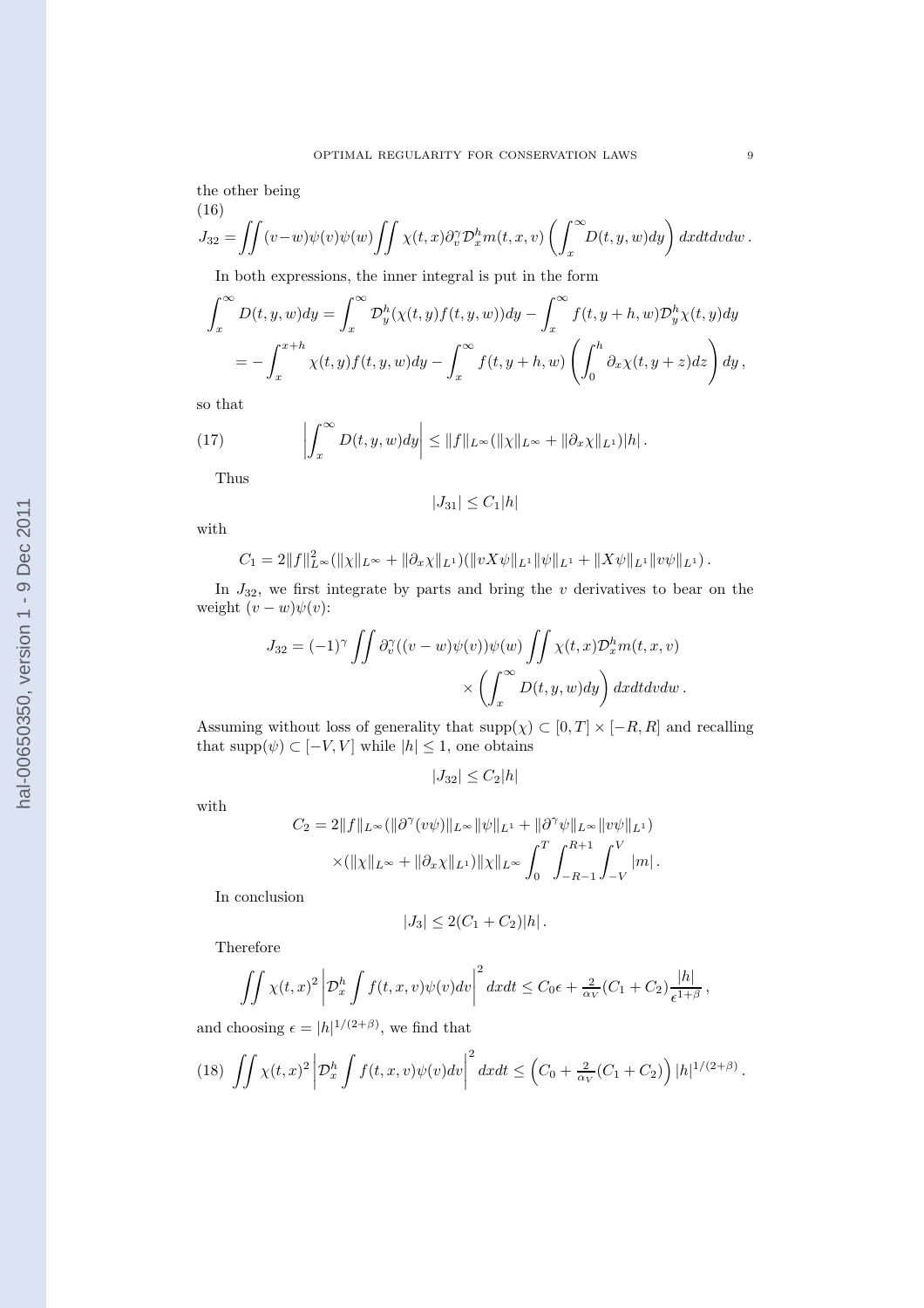As for the time regularity, it is obtained similarly, exchanging the roles of the variables  $t$  and  $x$ . We briefly sketch the argument below. One seeks to estimate, for each  $h > 0$ , the quantity

$$
\iint \chi(t,x)^2 \left| \mathcal{D}_t^h \int f(t,x,v) \psi(v) dv \right|^2 dx dt
$$

that is decomposed as

$$
\iint \chi(t,x)^2 \left| \mathcal{D}_t^h \int f(t,x,v)\psi(v) dv \right|^2 dx dt
$$
  
= 
$$
\iint \iint \chi(t,x)^2 \mathcal{D}_t^h f(t,x,v) \mathcal{D}_t^h f(t,x,w)\psi(v)\psi(w)dv dw dx dt
$$
  
= 
$$
\iint \iint (1 - \phi_{\epsilon}(w-v))\chi(t,x)^2 \mathcal{D}_t^h f(t,x,v) \mathcal{D}_t^h f(t,x,w)\psi(v)\psi(w)dv dw dx dt
$$
  
+ 
$$
\iint \iint \phi_{\epsilon}(w-v)\chi(t,x)^2 \mathcal{D}_t^h f(t,x,v) \mathcal{D}_t^h f(t,x,w)\psi(v)\psi(w)dv dw dx dt
$$
  
= 
$$
K_1 + K_2.
$$

The term  $K_1$  is obviously estimated exactly as  $J_1$ :

(19) 
$$
|K_1| \le 4||\chi^2||_{L^1}||f||_{L^{\infty}}^2 \iint_{|v-w| \le 2\epsilon} \psi(v)\psi(w)dv dw dx dt \le C_0\epsilon.
$$

As in the case of  $J_2$ , one has

$$
|K_2| \le c_{\epsilon} K_3
$$

where

$$
K_3 = \iiint (v-w)(a'(v)-a'(w))\chi(t,x)^2 \mathcal{D}_t^h f(t,x,v) \mathcal{D}_t^h f(t,x,w) \psi(v) \psi(w) dv dw dx dt.
$$

This last integral is estimated by using the interaction identity (8), with a slightly different definition of  $A, B, C, D, E, F$ :

$$
A(t,x,v) := \chi(t,x)\mathcal{D}_t^h f(t,x,v), \qquad D(t,x,w) := \chi(t,x)\mathcal{D}_t^h f(t,x,w),
$$

while

$$
B(t, x, v) := a'(v)\chi(x)\mathcal{D}_t^h f(t, x, v), \qquad E(t, x, w) := a'(w)\chi(x)\mathcal{D}_t^h f(t, x, w)
$$

and

$$
\begin{cases}\nC(t, x, v) = \chi(t, x)\partial_v^{\gamma}\mathcal{D}_t^h m(t, x, v) + X(t, x, v)\mathcal{D}_t^h f(t, x, v), \\
F(t, x, w) = \chi(t, x)\partial_w^{\gamma}\mathcal{D}_t^h m(t, x, w) + X(t, x, w)\mathcal{D}_t^h f(t, x, w).\n\end{cases}
$$

Apply the interaction identity (8) after multiplying both sides of this identity by  $(v - w)\psi(v)\psi(w)$  and integrating in v, w:

(20) 
$$
K_3 = -\iint (v - w)\psi(v)\psi(w)\iint C(s, x, v)\left(\int_s^\infty E(t, x, w)dt\right) dx ds dv dw - \iint (v - w)\psi(v)\psi(w)\iint F(t, x, w)\left(\int_{-\infty}^t B(s, x, v)ds\right) dx dt dv dw.
$$

As in the case of  $J_3$ , the right hand side of  $K_3$  involves two different kinds of terms: (21)

$$
K_{31} = \iint (v-w)\psi(v)\psi(w)\iint X(t,x,v)\mathcal{D}_s^h f(s,x,v)\left(\int_s^\infty E(t,x,w)ds\right)dx ds dv dw
$$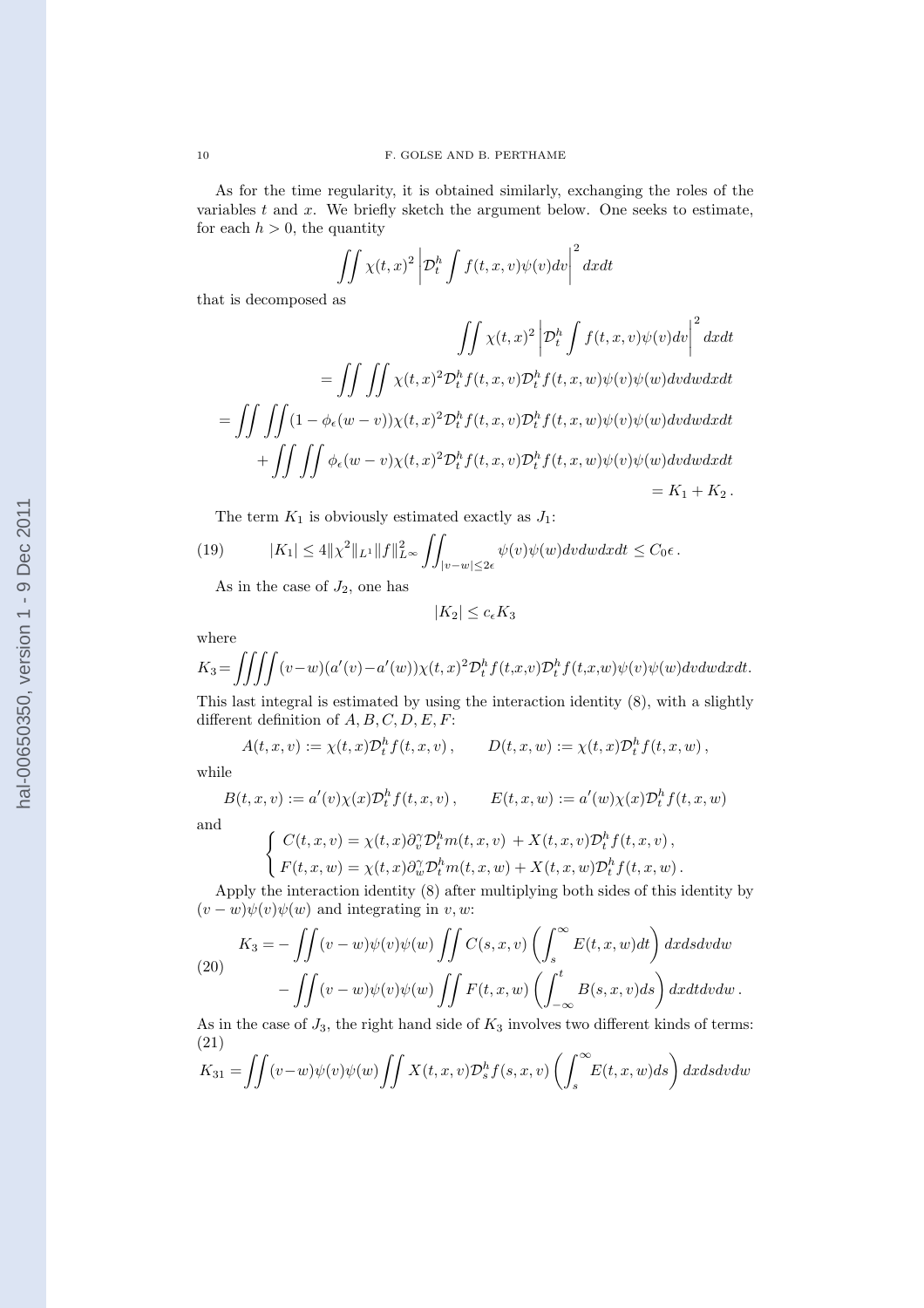and (22)

$$
K_{32} = \iint (v-w)\psi(v)\psi(w) \iint \chi(t,x)\partial_v^{\gamma} \mathcal{D}_s^h m(s,x,v) \left(\int_s^{\infty} E(t,x,w)dt\right) dx ds dv dw.
$$
  
The inner integral is put in the form

The inner integral is put in the form

$$
\int_{s}^{\infty} E(t, x, w) dt = \int_{s}^{\infty} \mathcal{D}_{s}^{h}(\chi(t, x)a'(w)f(t, x, w)) dy
$$
  

$$
- \int_{s}^{\infty} a'(w)f(t + h, x, w) \mathcal{D}_{t}^{h} \chi(t, x) dt
$$
  

$$
= - \int_{s}^{s+h} \chi(t, x)a'(w)f(t, x, w) dt
$$
  

$$
- \int_{s}^{\infty} a'(w)f(t + h, x, w) \left( \int_{0}^{h} \partial_{t} \chi(t + \tau, x) d\tau \right) dt,
$$

so that

(23) 
$$
\left| \int_s^{\infty} E(t, x, w) dt \right| \leq |a'(w)| \|f\|_{L^{\infty}} (\|\chi\|_{L^{\infty}} + \|\partial_t \chi\|_{L^1}) h.
$$
Thus

Thus

$$
|K_{13}|\leq C_3h,
$$

with

$$
C_3 = 2||f||_{L^{\infty}}^2(||\chi||_{L^{\infty}} + ||\partial_t \chi||_{L^1})(||vX\psi||_{L^1}||a'\psi||_{L^1} + ||X\psi||_{L^1}||va'\psi||_{L^1}).
$$
  
Next

Next

$$
K_{32} = (-1)^{\gamma} \iint \partial_v^{\gamma} ((v - w)\psi(v))\psi(w) \iint \chi(t, x) \mathcal{D}_s^h m(s, x, v)
$$

$$
\times \left( \int_s^{\infty} E(t, x, w) dt \right) dx dt dv dw.
$$

Assuming that  $\text{supp}(\chi) \subset [0, T] \times [-R, R]$  while  $\text{supp}(\psi) \subset [-V, V]$  without loss of generality, and that  $0 < h \leq 1$ , one obtains

$$
|K_{32}| \le C_4 h
$$

with

$$
C_4 = 2||f||_{L^{\infty}}(||\partial^{\gamma}(v\psi)||_{L^{\infty}}||a'\psi||_{L^1} + ||\partial^{\gamma}\psi||_{L^{\infty}}||va'\psi||_{L^1})
$$
  
 
$$
\times (||\chi||_{L^{\infty}} + ||\partial_t \chi||_{L^1})||\chi||_{L^{\infty}} \int_0^{T+1} \int_{-R}^R \int_{-V}^V |m|.
$$

In conclusion

$$
|K_3| \le 2(C_3 + C_4)|h| \,,
$$

so that

$$
\iint \chi(t,x)^2 \left| \mathcal{D}_t^h \int f(t,x,v) \psi(v) dv \right|^2 dx dt \le C_0 \epsilon + \frac{2}{\alpha_V} (C_3 + C_4) \frac{h}{\epsilon^{1+\beta}},
$$

and choosing 
$$
\epsilon = h^{1/(2+\beta)}
$$
, we find that

(24) 
$$
\iint \chi(t,x)^2 \left| \mathcal{D}_t^h \int f(t,x,v) \psi(v) dv \right|^2 dx dt \leq (C_0 + \frac{2}{\alpha} (C_3 + C_4)) h^{1/(2+\beta)}.
$$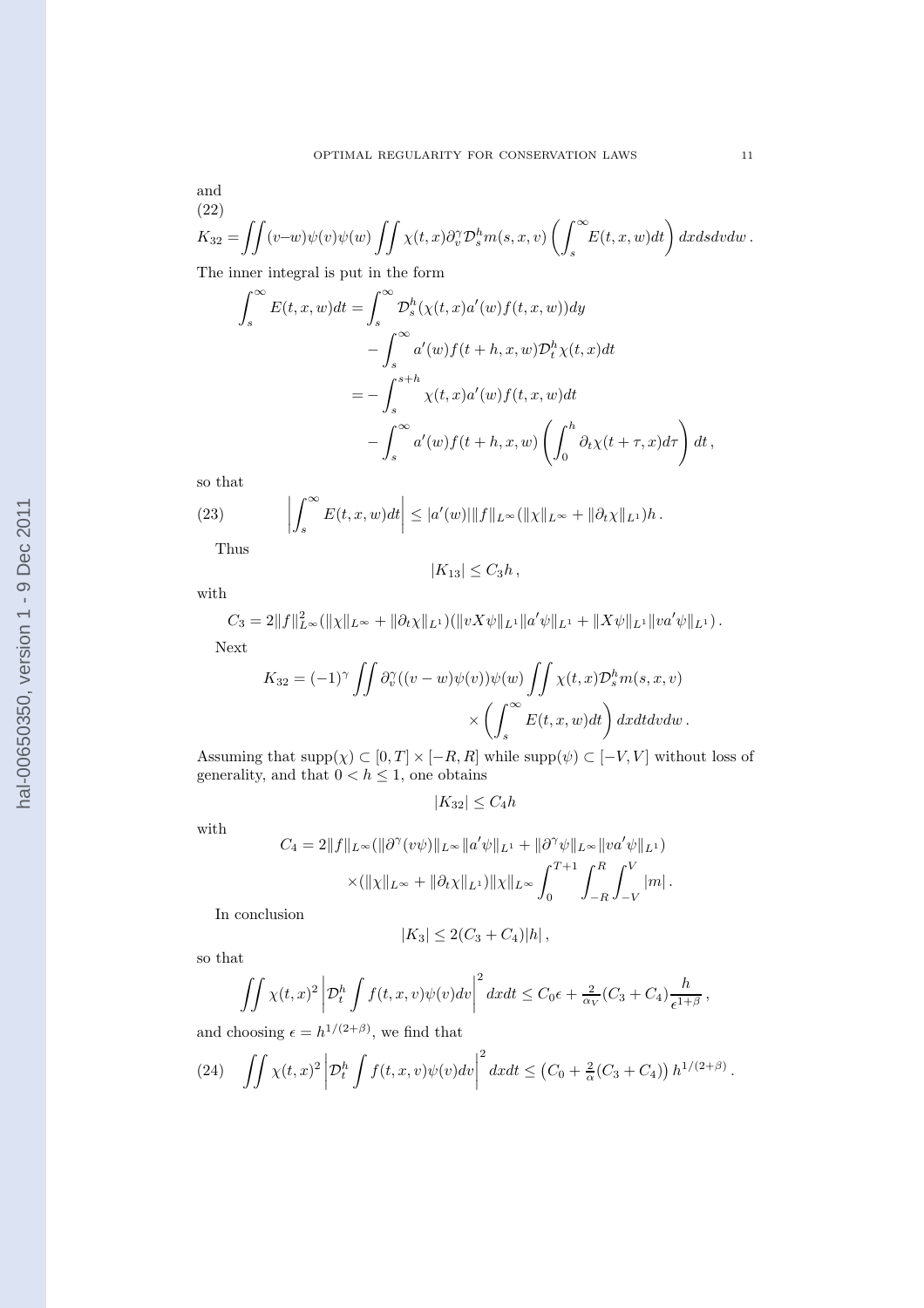Putting together (24) and (18), we conclude that

$$
\int f\psi(v)dv \in B^{s,2}_{\infty,loc}(\mathbf{R}_+^* \times \mathbf{R}) \quad \text{ with } s = \frac{1}{4+2\beta}.
$$

 $\Box$ 

## 4. Optimal Regularizing Effect for Scalar Conservation Laws in Space Dimension One

Consider the scalar conservation law

(25) 
$$
\begin{cases} \partial_t u + \partial_x a(u) = 0, & x \in \mathbf{R}, \ t > 0, \\ u|_{t=0} = u^{in}. \end{cases}
$$

Assume that  $u$  is a weak solution whose entropy production rate is a signed Radon measure. Specifically, we mean that, for each convex entropy  $\eta \in C^1(\mathbf{R})$ , one has

$$
\partial_t \eta(u) + \partial_x q(u) = -\int_{\mathbf{R}} \eta''(v) dm(\cdot, \cdot, v)
$$

where m is a signed Radon measure on  $\mathbf{R}_+ \times \mathbf{R} \times \mathbf{R}$  (with compact support in the variable v) and the entropy flux  $q$  is defined by (4).

Equivalently (see for instance  $\S6.7$  in [9]), u satisfies the following kinetic formulation of (25)

(26) 
$$
\begin{cases} \partial_t f + a'(v)\partial_x f = \partial_v m, & x, v \in \mathbf{R}, \ t > 0, \\ f|_{t=0} = f^{in}, \end{cases}
$$

where

(27) 
$$
f(t,x,v) := \begin{cases} +\mathbf{1}_{[0,u(t,x)]}(v) & \text{if } u(t,x) \geq 0, \\ -\mathbf{1}_{[u(t,x),0]}(v) & \text{if } u(t,x) < 0, \end{cases}
$$

while

(28) 
$$
f^{in}(x,v) := \begin{cases} +1_{[0,u^{in}(x)]}(v) & \text{if } u^{in}(x) \ge 0, \\ -1_{[u^{in}(x),0]}(v) & \text{if } u^{in}(x) < 0. \end{cases}
$$

**Theorem 4.1.** Let  $a \in C^2(\mathbf{R})$  satisfy (10), let m be a signed Radon measure on  $\mathbf{R}_+ \times \mathbf{R} \times \mathbf{R}$ . Let  $u^{in} \in L^{\infty}(\mathbf{R})$  and let  $u \in L^{\infty}([0,T] \times \mathbf{R})$  satisfy (26). Then

$$
u \in B_{\infty, loc}^{1/p, p}(\mathbf{R}_+^* \times \mathbf{R}) \quad \text{ with } p = 2 + \beta \, .
$$

More precisely, for all  $\epsilon > 0$  and all  $\xi \in [-\epsilon, \epsilon]$ , one has

$$
\frac{\alpha_U \beta^2}{(\beta+1)(\beta+2)} \int_0^T \int_{\mathbf{R}} \chi(t,x)^2 |u(t,x+\xi) - u(t,x)|^{2+\beta} dx dt
$$
  
\n
$$
\leq 2|\xi| (\|\chi\|_{L^{\infty}} + \|\partial_x \chi\|_{L^1}) \left( 2U \|X\|_{L^1} + \|\chi\|_{L^{\infty}} \int_0^T \int_{-R-\epsilon}^{R+\epsilon} \int_{-U}^U d|m| \right)
$$

and, for all  $0 < \tau < \epsilon$ 

$$
\frac{\alpha_U \beta^2}{(\beta+1)(\beta+2)} \int_0^T \int_{\mathbf{R}} \chi(t,x)^2 |u(t+\tau,x) - u(t,x)|^{2+\beta} dx dt
$$
  

$$
\leq 2\tau(||\chi||_{L^{\infty}} + ||\partial_x \chi||_{L^1}) \left( ||a'||_{L^1(-U,U)} ||X||_{L^1} + ||\chi||_{L^{\infty}} \int_0^{T+\epsilon} \int_{-R}^R \int_{-U}^U |a'| d|m| \right)
$$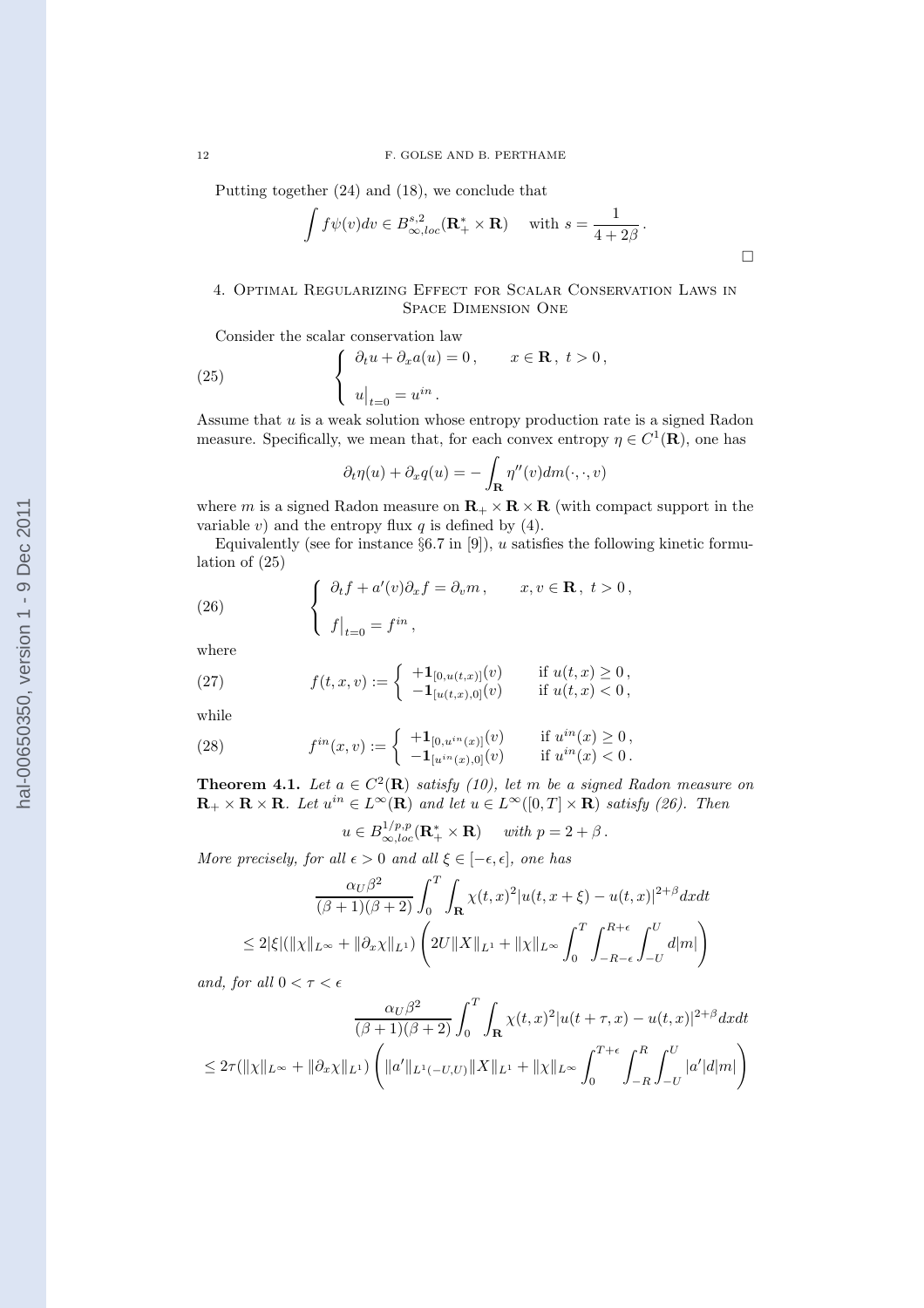where  $U := ||u||_{L^{\infty}}$  while  $X(t, x, v) := (\partial_t + a'(v)\partial_x)\chi(t, x)$  and  $T, R > 0$  are such that  $\text{supp}(\chi) \subset [0, T] \times [-R, R].$ 

The following statement is an obvious consequence of this theorem.

**Corollary 4.2.** Under the same assumptions as in Theorem  $\ddot{4}$ .1, one has also

 $u \in B_{\infty, loc}^{1/p,p} (\mathbf{R}_{+} \times \mathbf{R})$  for each  $p \geq 2 + \beta$ .

*Proof.* Pick  $\chi \in C_c^{\infty}(\mathbf{R}_+^* \times \mathbf{R})$ , and extend  $\chi u$  by 0 to  $\mathbf{R}^2$ . Then, for each  $p > 2 + \beta$ and  $\tau, \xi \in \mathbf{R}$ , one has

$$
\iint |\chi u(t+\tau, x+\xi) - \chi u(t,x)|^p dx dt
$$
  
\n
$$
\leq (2||\chi u||_{L^{\infty}})^{p-2-\beta} \iint |\chi u(t+\tau, x+\xi) - \chi u(t,x)|^{2+\beta} dx dt \leq C(|\tau| + |\xi|)
$$
  
\nsince  $\chi u \in L^{\infty}(\mathbf{R}^2) \times B_{\infty,loc}^{1/(2+\beta),2+\beta}(\mathbf{R}^2).$ 

Before giving the proof of this theorem, a few remarks are in order.

First, the exponent  $\beta$  in (10) can be viewed as a measure of the nonlinearity in (25). Indeed, if a is linear, a' is a constant so that (10) holds (for  $|w-v| < 1$ ) with  $\beta = +\infty$ , and there is no regularizing effect. In other words, the regularizing effect predicted in Theorem 4.1 is a consequence of the nonlinearity.

In the case where a satisfies

(29) 
$$
a \in C^2(\mathbf{R}) \quad \text{with } a''(v) \ge \alpha > 0, \quad v \in \mathbf{R}
$$

P. Lax [25] and O. Oleinik [29] have proved that, for each initial data  $u^{in} \in L^1(\mathbf{R})$ , the Cauchy problem (25) has a unique entropy solution, i.e. a weak solution satisfying

$$
\partial_t \eta(u) + \partial_x q(u) \le 0
$$

for each convex  $\eta \in C^1(\mathbf{R})$  and q defined by (4), and that this solution u satisfies  $u(t, \cdot) \in L^{\infty}(\mathbf{R})$  for each  $t > 0$  and together with the one-sided bound

$$
\partial_x u(t,x) \leq \frac{1}{\alpha t}, \qquad t > 0, \quad x \in \mathbf{R}.
$$

A consequence of this one-sided bound is that  $u \in BV_{loc}(\mathbf{R}_{+} \times \mathbf{R})$ .

In the case where  $a(v) = \frac{1}{2}v^2$ , for each  $p \in [1, \infty]$  and each  $\sigma > 1/\max(3, p)$ , C. DeLellis and M. Westdickenberg [11] have proved the existence of a weak solutions u of (25) satisfying the entropy relation (42) for each convex  $\eta \in C^2(\mathbf{R})$  with q defined as in  $(4)$  and an entropy production rate  $\mu$  that is a signed Radon measure on  $\mathbf{R}_{+} \times \mathbf{R}$ , such that

$$
u \notin B^{\sigma, p}_{\infty, loc}({\bf R}^*_+ \times {\bf R})\,.
$$

Of course, the condition (29) implies that (10) is verified with  $\alpha_M = \alpha$  for each  $M > 0$  and  $\beta = 1$ . In that case, Theorem 4.1 predicts that weak solutions u of (25) satisfying the entropy relation (42) for each convex  $\eta \in C^2(\mathbf{R})$  with q defined as in (4) and an entropy production rate  $\mu$  that is a signed Radon measure on  $\mathbf{R}_{+} \times \mathbf{R}$ belong to the Besov space  $B_{\infty,loc}^{1/3,3}(\mathbf{R}_+^* \times \mathbf{R})$ . According to the result of C. DeLellis and M. Westdickenberg [11], this regularity is optimal.

A key argument in the proof of Theorem 4.1 is the following inequality.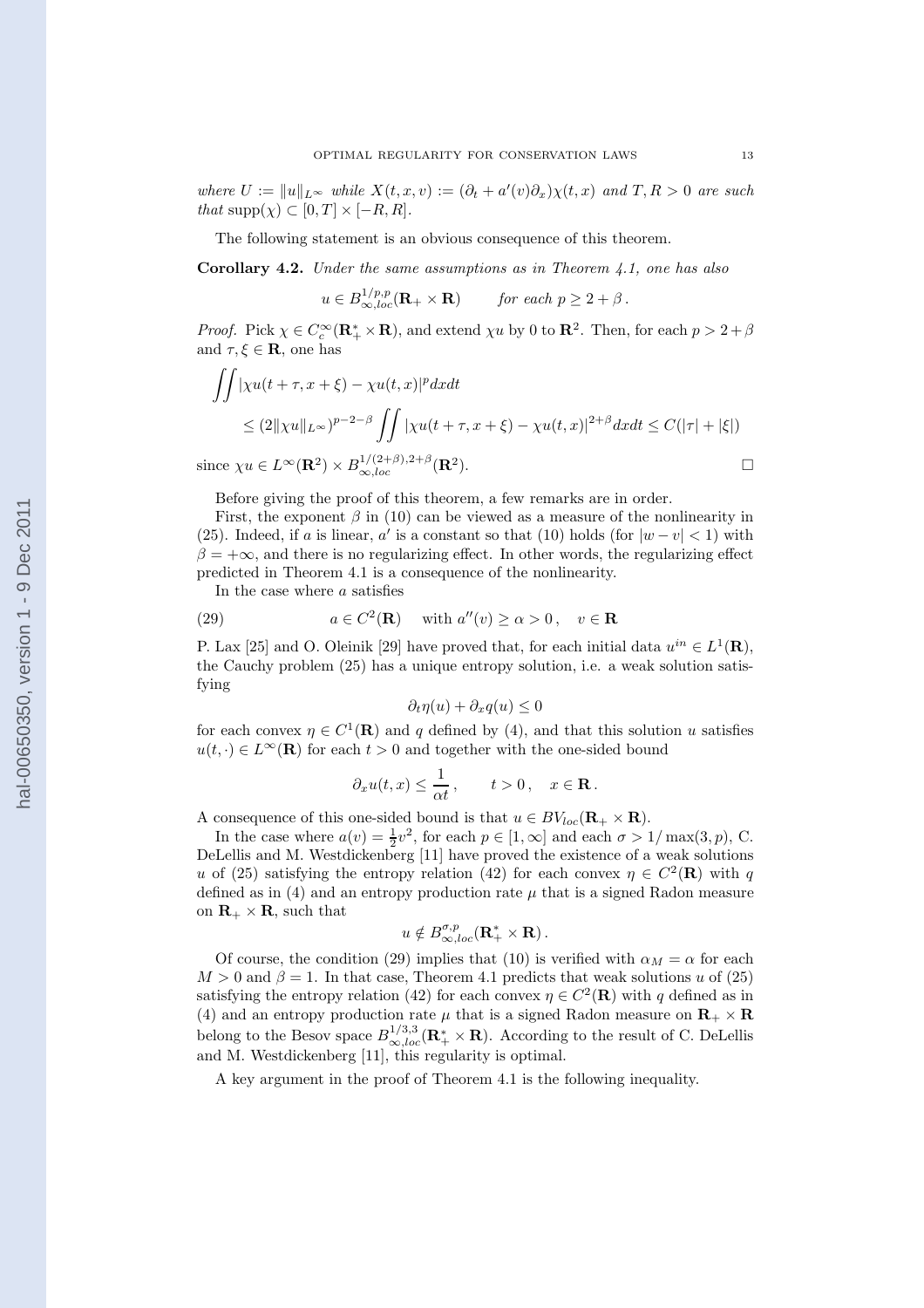**Lemma 4.3.** Assume that  $a \in C^1(\mathbf{R})$  satisfies assumption (10). For all  $u \in \mathbf{R}$ , define

$$
\mathcal{M}_u(v) := \left\{ \begin{array}{ll} +\mathbf{1}_{[0,u]}(v) & \text{if } u \ge 0, \\ -\mathbf{1}_{[u,0]}(v) & \text{if } u < 0. \end{array} \right.
$$

and

$$
\Delta(u,\bar{u}) := \iint \mathbf{1}_{\mathbf{R}_+}(v-w)(a'(v)-a'(w))(\mathcal{M}_u(v)-\mathcal{M}_{\bar{u}}(v))(\mathcal{M}_u(w)-\mathcal{M}_{\bar{u}}(w))dv dw.
$$

Then, for each  $V > 0$  and  $\bar{u}, u \in [-V, V]$ , one has

$$
\Delta(u, \bar{u}) \ge \frac{\alpha_V \beta^2}{(\beta + 1)(\beta + 2)} |u - \bar{u}|^{2 + \beta}.
$$

The proof of this inequality is deferred until after the proof of Theorem 4.1.

*Proof of Theorem 4.1.* Pick  $\chi \in C_c^{\infty}(\mathbf{R}_+ \times \mathbf{R})$ , with support in  $[0, T] \times [-R, R]$ , and let  $U = ||u||_{L^{\infty}([0,T] \times \mathbf{R})}$ .

We first establish the regularity in the space variable  $x$ . As in the proof of Theorem 3.1, set

$$
A(t,x,v) := \chi(t,x) \mathcal{D}_x^h f(t,x,v) , \qquad D(t,x,w) := \chi(t,x) \mathcal{D}_x^h f(t,x,w) .
$$

Since  $f \equiv f(t, x, v)$  satisfies (9), the function A and D defined above satisfy (6) with

$$
B(t, x, v) := a'(v)\chi(t, x)\mathcal{D}_x^h f(t, x, v), \qquad E(t, x, w) := a'(w)\chi(t, x)\mathcal{D}_x^h f(t, x, w)
$$
  
and  

$$
\int_{\mathbb{R}^d} C(t, x, v) := \chi(t, x)\partial_x^h \mathcal{D}_x^h f(t, x, v) + X(t, x, v)\mathcal{D}_x^h f(t, x, v)
$$

$$
\begin{cases}\nC(t, x, v) := \chi(t, x)\partial_v \mathcal{D}_x^h m(t, x, v) + X(t, x, v)\mathcal{D}_x^h f(t, x, v), \\
F(t, x, w) := \chi(t, x)\partial_w \mathcal{D}_x^h m(t, x, w) + X(t, x, w)\mathcal{D}_x^h f(t, x, w),\n\end{cases}
$$

with the notation

$$
X(t, x, v) := \partial_t \chi(t, x) + a'(v) \partial_x \chi(t, x).
$$

Multiplying each side of the interaction identity (7) by  $\mathbf{1}_{\mathbf{R}_+}(v-w)$  and integrating both sides of the resulting equality in the variables  $v$  and  $w$ , (30)

$$
Q := \iint_{\mathbf{R} \times \mathbf{R}} \mathbf{1}_{\mathbf{R}_+}(v-w) \iint_{\mathbf{R} \times \mathbf{R}} (A(t, x, v)E(t, x, w) - B(t, x, v)D(t, x, w)) dx dt dv dw
$$
  
= 
$$
- \iint_{\mathbf{R} \times \mathbf{R}} \mathbf{1}_{\mathbf{R}_+}(v-w) \iint_{\mathbf{R} \times \mathbf{R}} C(t, x, v) \left( \int_x^\infty D(t, y, w) dy \right) dx dt dv dw
$$
  

$$
- \iint_{\mathbf{R} \times \mathbf{R}} \mathbf{1}_{\mathbf{R}_+}(v-w) \iint_{\mathbf{R} \times \mathbf{R}} F(t, y, w) \left( \int_{-\infty}^y A(t, x, v) dx \right) dy dt dv dw.
$$

The right hand side of this identity involves essentially terms of two different kinds: (31)

$$
Q_1 = \iint \mathbf{1}_{\mathbf{R}_+}(v - w) \iint_{\mathbf{R} \times \mathbf{R}} X(t, x, v) \mathcal{D}_x^h f(t, x, v) \left( \int_x^\infty D(t, y, w) dy \right) dx dt dv dw,
$$

the other being (32)

$$
Q_2 = \iint \mathbf{1}_{\mathbf{R}_+}(v-w) \iint_{\mathbf{R}\times\mathbf{R}} \chi(t,x) \partial_v \mathcal{D}_x^h m(t,x,v) \left( \int_x^\infty D(t,y,w) dy \right) dx dt dv dw.
$$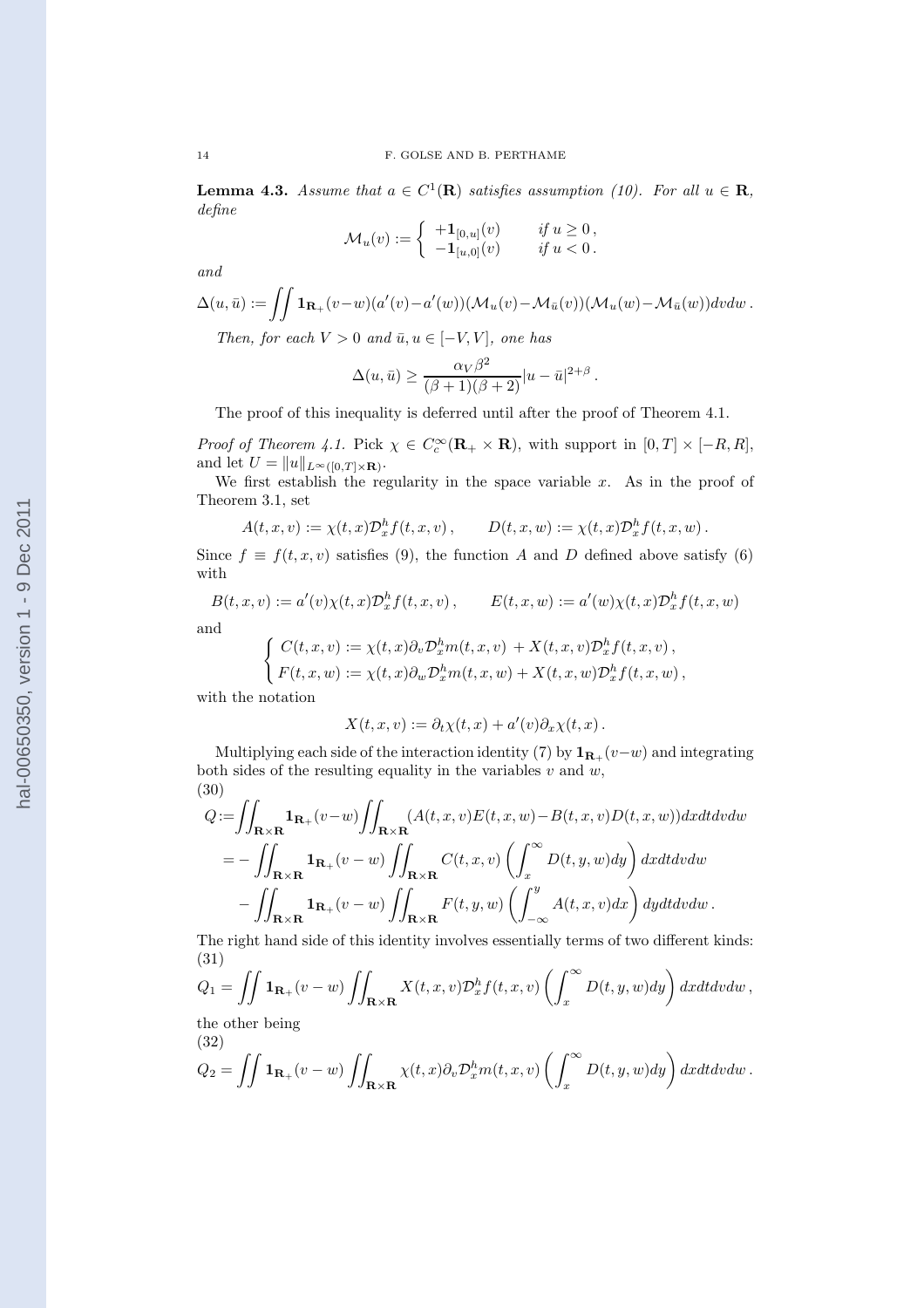Proceeding as in the proof of Theorem 3.1, we put the inner integral in the form

$$
\int_x^{\infty} D(t, y, w) dy = \int_y^{\infty} \mathcal{D}_y^h(\chi(t, y) f(t, y, w)) dy - \int_x^{\infty} f(t, y + h, w) \mathcal{D}_y^h \chi(t, y) dy
$$
  
= 
$$
- \int_x^{x+h} \chi(t, y) f(t, y, w) dy - \int_x^{\infty} f(t, y + h, w) \left( \int_0^h \partial_x \chi(t, y + z) dz \right) dy,
$$

so that

(33) 
$$
\left| \int_x^{\infty} D(t, y, w) dy \right| \leq (||\chi||_{L^{\infty}} + ||\partial_x \chi||_{L^1}) |h| \mathbf{1}_{[-U, U](w)}.
$$

Thus

$$
|Q_1| \leq K_1|h| \,,
$$

with

$$
(\|\chi\|_{L^{\infty}} + \|\partial_x \chi\|_{L^1}) \iint \|X(\cdot, \cdot, v)\|_{L^1} \mathbf{1}_{[-U,U]}(v) \mathbf{1}_{[-U,U]}(w) dv dw
$$
  
\n
$$
\leq 2U(\|\chi\|_{L^{\infty}} + \|\partial_x \chi\|_{L^1}) \|X\|_{L^1} =: K_1.
$$

On the other hand, for each  $h \in [-\epsilon, \epsilon]$ 

$$
Q_2 = \iint \mathbf{1}_{\mathbf{R}_+}(v - w) \iint_{\mathbf{R} \times \mathbf{R}} \chi(t, x) \partial_v \mathcal{D}_x^h m(t, x, v) \left( \int_x^\infty D(t, y, w) dy \right) dx dt dv dw
$$
  
= 
$$
- \int_{\mathbf{R}} \iint_{\mathbf{R} \times \mathbf{R}} \chi(t, x) \mathcal{D}_x^h m(t, x, w) \left( \int_x^\infty D(t, y, w) dy \right) dx dt dw,
$$

so that

$$
|Q_2| \le K_2 |h|
$$

with

$$
K_2 := 2(||\chi||_{L^{\infty}} + ||\partial_x \chi||_{L^1}) ||\chi||_{L^{\infty}} \int_0^T \int_{-R-\epsilon}^{R+\epsilon} \int_{-U}^U |m|.
$$

In conclusion, one has, by the same argument as in the proof of Theorem 3.1

(34) 
$$
|Q| \le 2(K_1 + K_2)|h|.
$$

On the other hand, according to Lemma 4.3

(35)  

$$
Q = \int_0^T \int_{\mathbf{R}} \chi(t, x)^2 \Delta(u(t, x), u(t, x + h)) dx dt
$$

$$
\geq \frac{\alpha_U \beta^2}{(\beta + 1)(\beta + 2)} \int_0^T \int_{\mathbf{R}} \chi(t, x)^2 |\mathcal{D}_x^h u(t, x)|^{2 + \beta} dx dt.
$$

Putting together (35) and (34) shows that

$$
u\in L^{2+\beta}_{loc}(\mathbf{R}_+^*; B^{1/(2+\beta),2+\beta}_{\infty,loc}(\mathbf{R}))\,.
$$

Now for the time regularity. Following the proof of Theorem 3.1, pick  $0 < h < \epsilon$ and set

$$
A(t,x,v) := \chi(t,x)\mathcal{D}_t^h f(t,x,v)\,,\qquad D(t,x,w) := \chi(t,x)\mathcal{D}_t^h f(t,x,w)\,.
$$

Since  $f \equiv f(t, x, v)$  satisfies (9), the function A and D defined above satisfy (6) with

$$
B(t,x,v) := a'(v)\chi(t,x)\mathcal{D}_t^h f(t,x,v) , \qquad E(t,x,w) := a'(w)\chi(t,x)\mathcal{D}_t^h f(t,x,w) ,
$$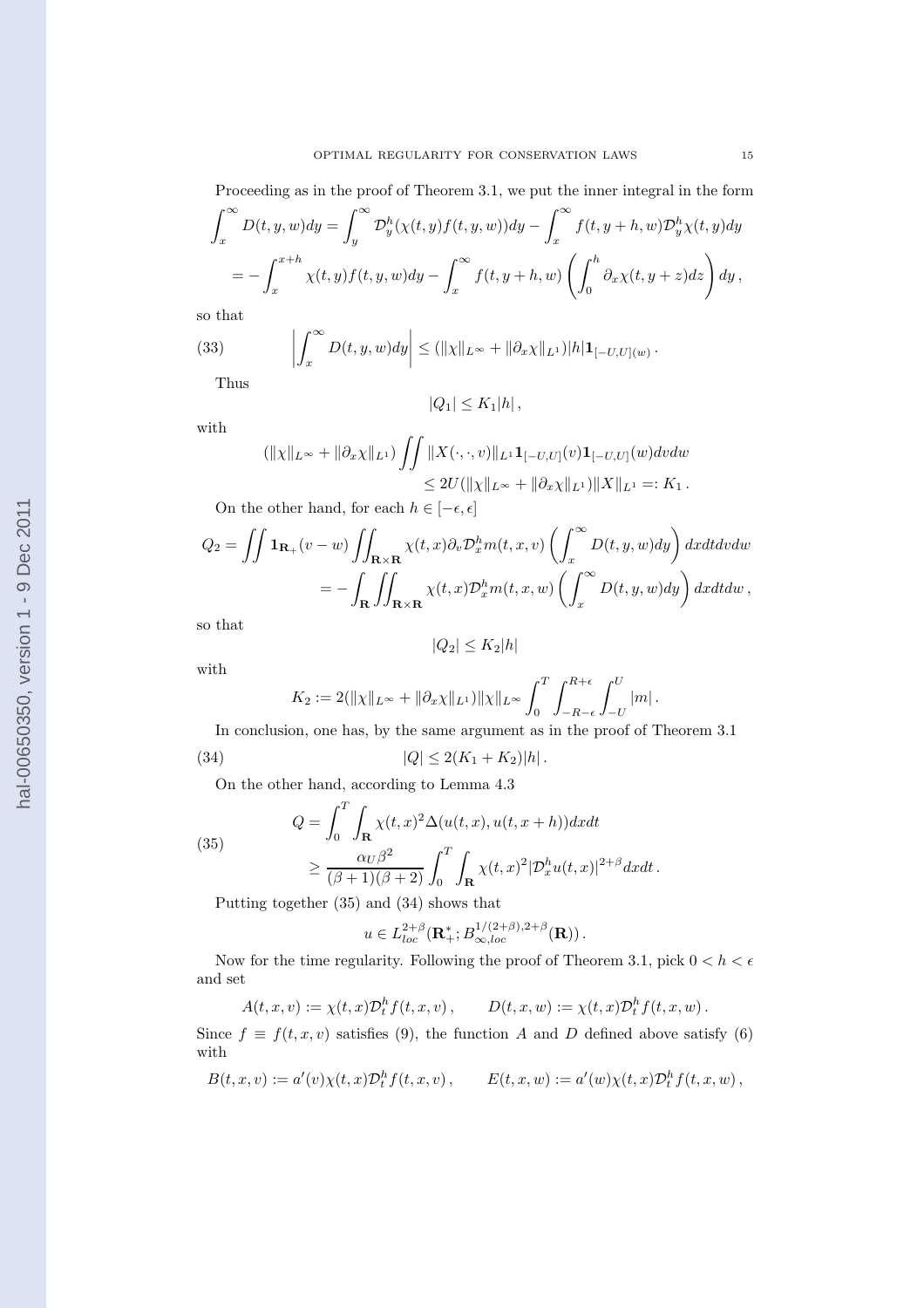and

$$
\begin{cases} C(t,x,v) := \chi(t,x)\partial_v \mathcal{D}_x^h m(t,x,v) + X(t,x,v)\mathcal{D}_t^h f(t,x,v), \\ F(t,x,w) := \chi(t,x)\partial_w \mathcal{D}_x^h m(t,x,w) + X(t,x,w)\mathcal{D}_t^h f(t,x,w), \end{cases}
$$

Multiplying each side of the interaction identity (8) by  $\mathbf{1}_{\mathbf{R}_+}(v-w)$  and integrating both sides of the resulting equality in the variables  $v$  and  $w$ , (36)

$$
S := \iint_{\mathbf{R} \times \mathbf{R}} (AE - BD)(t, x) dx dt
$$
  
= 
$$
\iint \mathbf{1}_{\mathbf{R}_+}(v - w) \iint_{\mathbf{R} \times \mathbf{R}} C(s, x, v) \left( \int_s^{\infty} E(t, x, w) dt \right) dx ds dv dw
$$
  
+ 
$$
\iint \mathbf{1}_{\mathbf{R}_+}(v - w) \iint_{\mathbf{R} \times \mathbf{R}} F(t, x, w) \left( \int_{-\infty}^t B(s, x, v) ds \right) dx dt dv dw.
$$

As before, the right hand side of this identity involves terms of two different kinds: (37)

$$
S_1 = \iint \mathbf{1}_{\mathbf{R}_+}(v - w) \iint_{\mathbf{R} \times \mathbf{R}} X(s, x, v) \mathcal{D}_s^h f(s, x, v) \left( \int_s^\infty E(t, x, w) dt \right) dx ds dv dw,
$$

the other being (38)

$$
S_2 = \iint \mathbf{1}_{\mathbf{R}_+}(v - w) \iint_{\mathbf{R} \times \mathbf{R}} \chi(s, x) \partial_v \mathcal{D}_x^h m(s, x, v) \left( \int_s^\infty E(t, x, w) dt \right) dx ds dv dw.
$$
  
The inner interval

The inner integral

$$
\int_{s}^{\infty} E(t, x, w) dt = \int_{s}^{\infty} \mathcal{D}_{s}^{h}(\chi(t, x)a'(w)f(t, x, w)) dt - \int_{x}^{\infty} f(t + h, x, w) \mathcal{D}_{t}^{h} \chi(t, x) dt
$$
  
= 
$$
\int_{s}^{s+h} \chi(t, y)a'(w)f(t, y, w) dy - \int_{s}^{\infty} a'(w)f(t + h, x, w) \left( \int_{0}^{h} \partial_{x} \chi(t + \tau, x) d\tau \right) dt,
$$

so that

(39) 
$$
\left| \int_s^{\infty} E(t, x, w) dt \right| \leq (||\chi||_{L^{\infty}} + ||\partial_t \chi||_{L^1}) h|a'(w)| \mathbf{1}_{[-U, U](w)}.
$$
 Thus

$$
|S_1|\leq L_1h\,,
$$

with

$$
(\|\chi\|_{L^{\infty}} + \|\partial_t \chi\|_{L^1}) \iint \|X(\cdot, \cdot, v)\|_{L^1} |a'(w)| \mathbf{1}_{[-U,U]}(v) \mathbf{1}_{[-U,U]}(w) dv dw
$$
  
\n
$$
\leq (\|\chi\|_{L^{\infty}} + \|\partial_t \chi\|_{L^1}) \|X\|_{L^1} \|a'\|_{L^1(-U,U)} =: L_1.
$$

Moreover

$$
S_2 = \iint \mathbf{1}_{\mathbf{R}_+}(v - w) \iint_{\mathbf{R} \times \mathbf{R}} \chi(s, x) \partial_v \mathcal{D}_s^h m(s, x, v) \left( \int_s^\infty E(t, x, w) dt \right) dx ds dv dw
$$
  
= 
$$
- \int_{\mathbf{R}} \iint_{\mathbf{R} \times \mathbf{R}} \chi(t, x) \mathcal{D}_s^h m(s, x, w) \left( \int_s^\infty E(t, x, w) dt \right) dx ds dw,
$$

so that

 $|S_2| \leq L_2 h$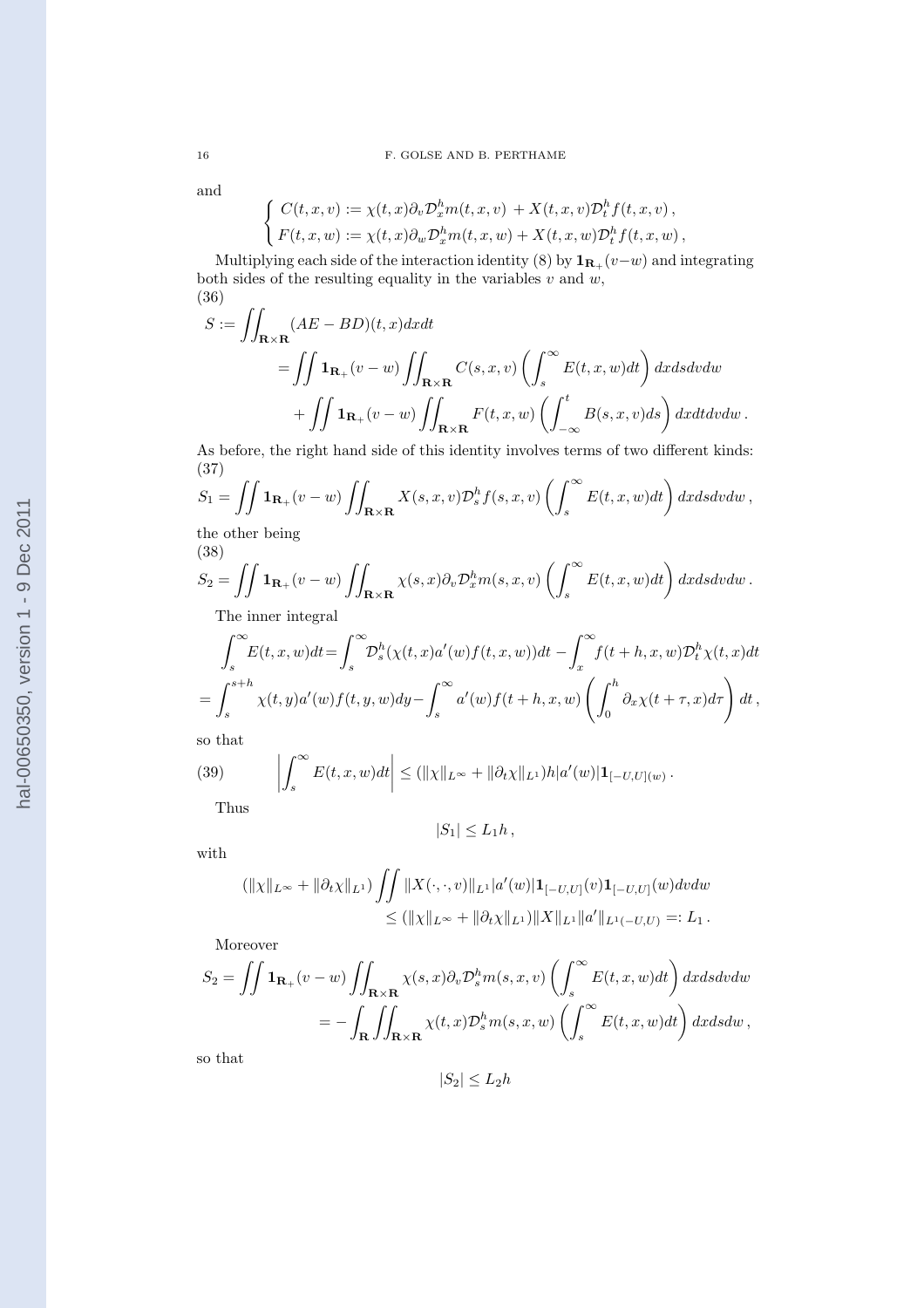# $L_2 := 2(\|\chi\|_{L^\infty} + \|\partial_t \chi\|_{L^1}) \|\chi\|_{L^\infty} \, \int^{T+\epsilon}$ Collecting the bounds on  $S_1$  and  $S_2$ , one has

with

(40) 
$$
|S| \le 2(L_1 + L_2)h.
$$

On the other hand, according to Lemma 4.3

(41)  

$$
S = \int_0^T \int_{\mathbf{R}} \chi(t, x)^2 \Delta(u(t, x), u(t + h, x)) dx dt
$$

$$
\geq \frac{\alpha_U \beta^2}{(\beta + 1)(\beta + 2)} \int_0^T \int_{\mathbf{R}} \chi(t, x)^2 |\mathcal{D}_t^h u(t, x)|^{2 + \beta} dx dt.
$$

Putting together (41) and (40) shows that

$$
u \in L_{loc}^{2+\beta}(\mathbf{R}; B_{\infty,loc}^{1/(2+\beta),2+\beta}(\mathbf{R}_+^*)),
$$

0

 $\int^R$  $-R$   $\int^U$  $-U$ 

 $|a'||m|$ .

which concludes the proof.  $\Box$ 

*Proof of Lemma 4.3.* Assume that  $\bar{u} \leq u$ . Then

$$
\mathcal{M}_{u}(v) - \mathcal{M}_{\bar{u}}(v) = \begin{cases} 1_{(\bar{u},u]}(v) & \text{if } u \ge \bar{u} \ge 0, \\ 1_{[\bar{u},u]}(v) + 1_{0}(v) & \text{if } u \ge 0 > \bar{u}, \\ 1_{[\bar{u},u]}(v) + 1_{0}(v) & \text{if } 0 > u \ge \bar{u}. \end{cases}
$$

Observe that

$$
sign(\mathcal{M}_u(v) - \mathcal{M}_{\bar{u}}(v)) = sign(u - \bar{u}),
$$

so that  $\mathcal{M}_u$  is an example of function satisfying the assumption (11) above. Therefore, if  $-V \le \bar{u} < u \le V$ , one has

$$
\Delta(u,\bar{u}) = \iint \mathbf{1}_{\mathbf{R}_+}(v - w)(a'(v) - a'(w))\mathbf{1}_{(\bar{u},u)}(v)\mathbf{1}_{(\bar{u},u)}(w)dv dw
$$
  
\n
$$
= \int_{\bar{u}}^u \left( \int_w^u (a'(v) - a'(w))dv \right) dw
$$
  
\n
$$
\geq \alpha_V \int_{\bar{u}}^u \int_w^u (v - w)^\beta dv dw
$$
  
\n
$$
\geq \frac{\alpha_V \beta}{\beta + 1} \int_{\bar{u}}^u (u - w)^{\beta + 1} dw
$$
  
\n
$$
= \frac{\alpha_V \beta^2}{(\beta + 1)(\beta + 2)} (u - \bar{u})^{\beta + 2},
$$

which is the announced lower bound when  $\bar{u} < u$ . On the other hand,

$$
(\mathcal{M}_u(v) - \mathcal{M}_{\bar{u}}(v))(\mathcal{M}_u(w) - \mathcal{M}_{\bar{u}}(w)) = (\mathcal{M}_{\bar{u}}(v) - \mathcal{M}_u(v))(\mathcal{M}_{\bar{u}}(w) - \mathcal{M}_u(w))
$$

for all  $u, \bar{u}, v, w \in \mathbf{R}$ , so that

$$
\Delta(u,\bar{u})=\Delta(\bar{u},u).
$$

With the previous inequality, this establishes the announced lower bound for all  $u, \bar{u} \in \mathbf{R}$ .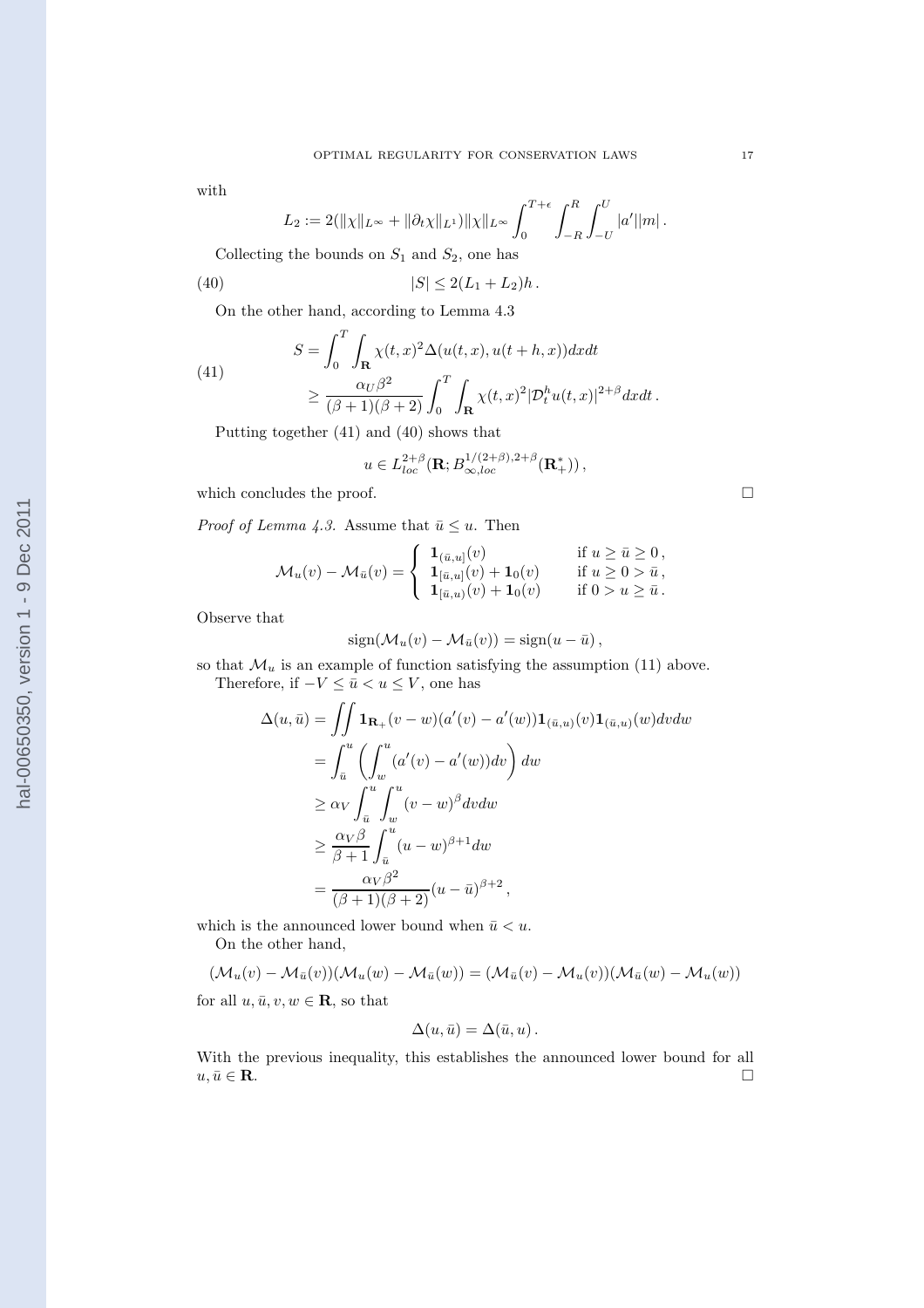## 18 F. GOLSE AND B. PERTHAME

#### 5. Regularizing Effect with One Convex Entropy

In the case where the entropy condition is known to hold for one convex entropy, and with an entropy production rate that is a Radon measure with possibly undefinite sign, the following result was obtained by the first author:

**Theorem 5.1.** [15, 16] Let  $a \in C^1(\mathbf{R})$  satisfy (10), and let  $\mu$  be a signed Radon measure on  $\mathbf{R}_+ \times \mathbf{R}$ . Assume that the Cauchy problem for the scalar conservation law (25) has a weak solution  $u \in L^{\infty}(\mathbf{R}_{+} \times \mathbf{R})$  satisfying

(42) 
$$
\partial_t \eta(u) + \partial_x q(u) = -\mu
$$

for some  $\eta \in C^1(\mathbf{R})$  such that there exists  $\beta' \geq 1$  for which, given any  $V > 0$ , there exists  $\eta_{0V} > 0$  such that

(43) 
$$
\eta'(v) - \eta'(w) \ge \eta_{0,V}(v-w)^{\beta'}, \quad \text{whenever } -V \le w < v \le V,
$$

with q defined by  $(4)$ . Then

$$
u \in B^{1/p,p}_{\infty,loc}(\mathbf{R}_+^* \times \mathbf{R}) \quad \text{ with } p = \beta + \beta' + 2 \,.
$$

More precisely, for all  $\epsilon > 0$  and each  $\xi \in [-\epsilon, \epsilon]$ 

$$
\frac{\alpha_U \eta_{0U}(\beta + \beta')}{(\beta + \beta' + 1)(\beta + \beta' + 2)} \iint_{\mathbf{R} \times \mathbf{R}} \chi(t, z)^2 |u(t, x + \xi) - u(t, x)|^{\beta + \beta' + 2} dx dt
$$
  

$$
\leq \left( M_1 + M_2 + 2U \| \chi \|_{L^\infty} (\|\chi\|_{L^\infty} + \|\partial_x \chi\|_{L^1}) \int_0^T \int_{-R-\epsilon}^{R+\epsilon} d|\mu| \right)
$$

and, for each  $\tau \in [0, \epsilon],$ 

$$
\frac{\alpha_U \eta_{0U}(\beta + \beta')}{(\beta + \beta' + 1)(\beta + \beta' + 2)} \iint_{\mathbf{R} \times \mathbf{R}} \chi(t, z)^2 |u(t + \tau, x) - u(t, x)|^{\beta + \beta' + 2} dx dt
$$
  

$$
\leq \left( N_1 + N_2 + 2U \| \chi \|_{L^{\infty}} (\|\chi\|_{L^{\infty}} + \|\partial_t \chi\|_{L^1}) \int_0^{T + \epsilon} \int_{-R}^R d|\mu| \right)
$$

where  $U = ||\chi||_{L^{\infty}}$ , while  $M_1, M_2, N_1, N_2$  are defined in (44), (45), (47) and (48) respectively and  $T, R > 0$  are chosen so that  $\text{supp}(\chi) \subset [0, T] \times [-R, R]$ .

The proof of this result in [15, 16] is based on an argument that is reminiscent of Tartar's compensated compactness method for proving the convergence of the vanishing viscosity method for scalar conservation laws [39].

Whenever  $a, \eta \in C^2(\mathbf{R})$  satisfy

$$
a''(v) \ge \alpha > 0
$$
 and  $\eta''(v) \ge \eta_0 > 0$  for all  $v \in \mathbb{R}$ ,

one can take  $\beta = \beta' = 1$  in (10) and (43), and Theorem 5.1 predicts that  $u \in$  $B_{\infty,loc}^{1/4,4}({\bf R}^*_+\times {\bf R}).$ 

In any case, the regularity obtained in Theorem 5.1 in the case where the weak solution  $u$  satisfies only one entropy relation with entropy production rate that is a signed Radon measure also belongs to the DeLellis-Westdickenberg [11] optimal regularity class — i.e. the spaces  $B_{\infty,loc}^{1/p,p}$  for  $p \geq 3$ .

A remarkable result due to Panov [31] states that, if  $u \in L^{\infty}(\mathbf{R}_{+} \times \mathbf{R})$  is a weak solution of (25) with  $a \in C^2(\mathbf{R})$  such that  $a'' > 0$  satisfying one entropy condition (42) with  $\eta \in C^2(\mathbf{R})$  such that  $\eta'' > 0$  and  $\mu \geq 0$ , then it is the unique entropy solution of (25). In particular, it satisfies (42) for all  $\eta \in C^2(\mathbf{R})$  such that  $\eta'' > 0$ ,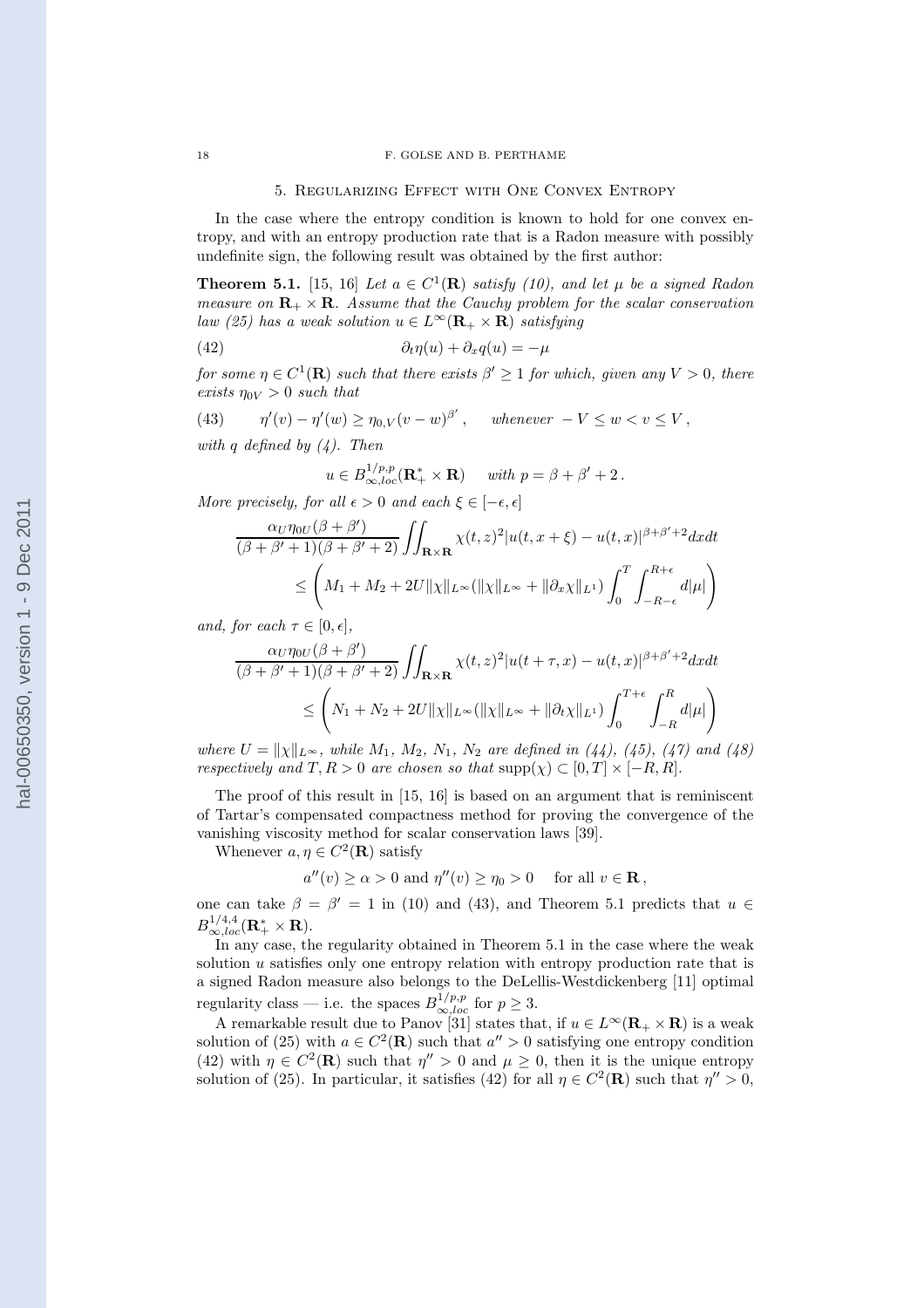with nonnegative entropy production  $\mu$ . Panov's result was subsequently somewhat generalized by DeLellis, Otto and Westdickenberg [10]. However, we do not know whether any weak solution of (25) with  $a \in C^2(\mathbf{R})$  such that  $a'' > 0$  satisfying one entropy condition (42) with  $\eta \in C^2(\mathbf{R})$  such that  $\eta'' > 0$  and  $\mu$  a signed Radon measure must satisfy (42) for all convex entropies, i.e. whether such a solution satisfies the assumptions of Theorem 4.1. Therefore, Theorem 5.1 seems to be of independent interest.

Below, we give a new proof of Theorem 5.1 based on the interaction identity of section 2 instead of the variant of compensated compactness used in [15, 16].

**Lemma 5.2.** Assuming that the functions a,  $\eta$  and  $q$  belong to  $C^1(\mathbf{R})$  and satisfy (10) and (43) while  $q' = a'\eta'$ , one has, for each  $V > 0$ 

$$
(w-v)(q(w) - q(v)) - (a(w) - a(v))(\eta(w) - \eta(v))
$$
  
 
$$
\geq \frac{\alpha_V \eta_{0V}(\beta + \beta')}{(\beta + \beta' + 1)(\beta + \beta' + 2)}|w - v|^{\beta + \beta' + 2},
$$

whenever  $v, w \in [-V, V]$ .

In the most general case where a and  $\eta$  are  $C^1$  convex functions, the inequality

$$
(w-v)(q(w) - q(v)) - (a(w) - a(v))(\eta(w) - \eta(v)) \ge 0, \quad v, w \in \mathbf{R}.
$$

is stated without proof by L. Tartar: see Remark 30 in [39]. For a proof in the case where  $a, \eta \in \mathbb{C}^2(\mathbb{R})$  with

 $\eta''(v) \ge \eta_0 > 0$  and  $a''(v) \ge \alpha > 0$  for all  $v \in \mathbf{R}$ ,

corresponding with assumptions (10) and (43) with  $\beta = \beta' = 1$ , see Lemma 2.3 in [15].

Proof. One has

$$
(w-v)(q(w) - q(v)) - (a(w) - a(v))(\eta(w) - \eta(v))
$$
  
= 
$$
\int_v^w \int_v^w \eta'(\zeta)(a'(\zeta) - a'(\xi))d\xi d\zeta
$$
  
= 
$$
\frac{1}{2} \int_v^w \int_v^w (\eta'(\zeta) - \eta(\xi)(a'(\zeta) - a'(\xi))d\xi d\zeta
$$
  

$$
\geq \frac{1}{2} \eta_0 \sqrt{\alpha_V} \int_v^w \int_v^w (\zeta - \xi)^{\beta + \beta'} d\xi d\zeta
$$
  
= 
$$
\frac{\alpha_V \eta_0 \sqrt{(\beta + \beta')}}{(\beta + \beta' + 1)(\beta + \beta' + 2)} |w - v|^{\beta + \beta' + 2}.
$$

*Proof of Theorem 5.1.* Pick  $\chi \in C_c^{\infty}(\mathbf{R}_+ \times \mathbf{R})$ , with support in  $[0, T] \times [-R, R]$ , and let  $U := ||u||_{L^{\infty}(\mathbf{R}_{+} \times \mathbf{R})}$ .

As above, we first establish the regularity in the space variable  $x$ . Set

$$
A(t,x) := \chi(t,x) \mathcal{D}_x^h u(t,x) , \qquad D(t,x) := \chi(t,x) \mathcal{D}_x^h \eta(u)(t,x) .
$$

Since  $u \equiv f(t, x)$  satisfies (25)-(42), the function A and D defined above satisfy (6) with

$$
B(t,x) := \chi(t,x) \mathcal{D}_x^h a(u)(t,x) , \qquad E(t,x) := \chi(t,x) \mathcal{D}_x^h q(u)(t,x) ,
$$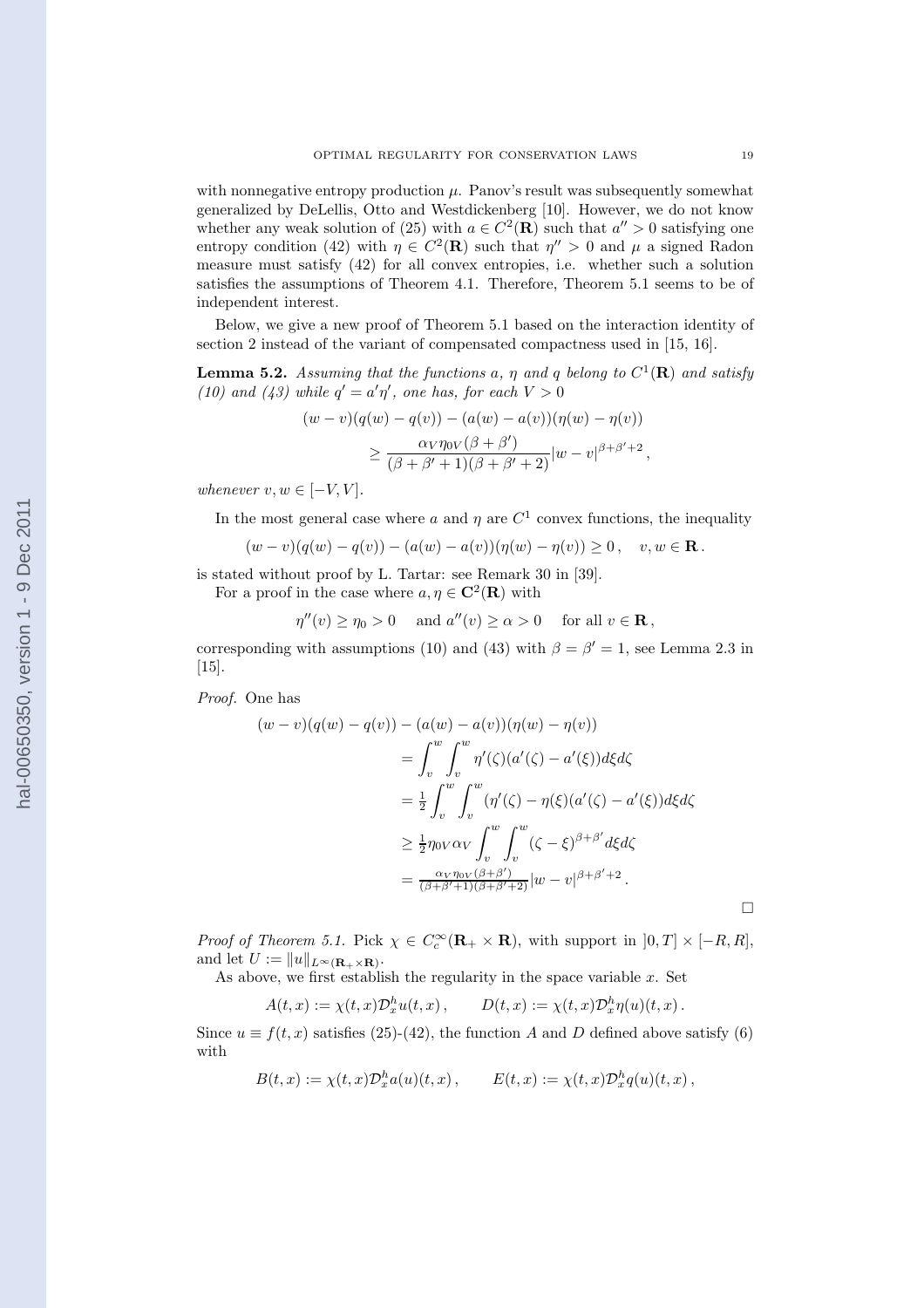and

$$
\begin{cases}\nC(t,x) := \mathcal{D}_x^h u(t,x) \partial_t \chi(t,x) + \mathcal{D}_x^h a(u)(t,x) \partial_x \chi(t,x), \\
F(t,x) := \mathcal{D}_x^h \eta(u)(t,x) \partial_t \chi(t,x) + \mathcal{D}_x^h q(u)(t,x) \partial_x \chi(t,x) - \chi(t,x) \mathcal{D}_x^h \mu.\n\end{cases}
$$

Using the identity (7) shows that

$$
\iint_{\mathbf{R}\times\mathbf{R}} \chi(t,z)^2 (\mathcal{D}_x^h u \mathcal{D}_x^h q(u) - \mathcal{D}_x^h a(u) \mathcal{D}_x^h \eta(u))(t,z) dz dt
$$
  
= 
$$
- \iint_{\mathbf{R}\times\mathbf{R}} C(t,x) \left( \int_x^\infty D(t,y) dy \right) dx dt
$$

$$
- \iint_{\mathbf{R}\times\mathbf{R}} F(t,y) \left( \int_{-\infty}^y A(t,x) dx \right) dy dt.
$$

Proceeding as in the proof of Theorem 4.1, we see that

 $\overline{1}$ 

$$
\int_{-\infty}^{y} A(t, x) dx = \int_{-\infty}^{y} \mathcal{D}_x^h(\chi u)(t, x) dx - \int_{-\infty}^{y} u(t, x + h) \mathcal{D}_x^h(\chi(t, x)) dx
$$

$$
\int_{y}^{y+h} \chi u(t, x) dx - \int_{-\infty}^{y} u(t, x + h) \left( \int_{0}^{h} \partial_x \chi(t, x + z) dz \right) dx,
$$

so that

$$
\left|\int_{-\infty}^y A(t,x)dx\right| \leq \|u\|_{L^\infty} (\|\chi\|_{L^\infty} + \|\partial_x \chi\|_{L^1})|h|.
$$

Likewise

$$
\left| \int_x^{\infty} D(t, y) dy \right| \leq \|\eta(u)\|_{L^{\infty}} (\|\chi\|_{L^{\infty}} + \|\partial_x \chi\|_{L^1}) |h|.
$$
  
suming that  $|h| \leq \epsilon$ , one has

Therefore, assuming that  $|h| \leq \epsilon$ , one has

 $\sim$ 

$$
\left| \iint_{\mathbf{R}\times\mathbf{R}} C(t,x) \left( \int_x^\infty D(t,y) dy \right) dx dt \right| \le M_1|h|,
$$

with

(44)  $M_1 := (2||u||_{L^{\infty}}||\partial_t \chi||_{L^1} + ||a(u)||_{L^{\infty}}||\partial_x \chi||_{L^1})||\eta(u)||_{L^{\infty}}(||\chi||_{L^{\infty}} + ||\partial_x \chi||_{L^1}),$ while  $\mathcal{L}_{\text{max}}$  $\mathcal{L}$  $\overline{1}$ 

$$
\left| \iint_{\mathbf{R}\times\mathbf{R}} F(t,y) \left( \int_{-\infty}^{y} A(t,x) dx \right) dy dt \right| \leq (M_2 + M_3)|h|,
$$

with

(45)  $M_2 := (2||\eta(u)||_{L^{\infty}}||\partial_t \chi||_{L^1} + ||q(u)||_{L^{\infty}}||\partial_x \chi||_{L^1})||u||_{L^{\infty}}(||\chi||_{L^{\infty}} + ||\partial_x \chi||_{L^1})$ and

$$
M_3 := 2||u||_{L^{\infty}}(||\chi||_{L^{\infty}} + ||\partial_x \chi||_{L^1})||\chi||_{L^{\infty}} \int_0^T \int_{-R-\epsilon}^{R+\epsilon} |\mu|.
$$

Thus

$$
\left| \iint_{\mathbf{R}\times\mathbf{R}} \chi(t,z)^2 (\mathcal{D}_x^h u \mathcal{D}_x^h q(u) - \mathcal{D}_x^h a(u) \mathcal{D}_x^h \eta(u))(t,z) dz dt \right| \le (M_1 + M_2 + M_3)|h|.
$$
  
On the other hand, by Lemma 5.2

(46) 
$$
(\mathcal{D}_x^h u \mathcal{D}_x^h q(u) - \mathcal{D}_x^h a(u) \mathcal{D}_x^h \eta(u)) \geq \frac{\alpha_U \eta_{0U}(\beta + \beta')}{(\beta + \beta' + 1)(\beta + \beta' + 2)} |\mathcal{D}_x^h u|^{\beta + \beta' + 2},
$$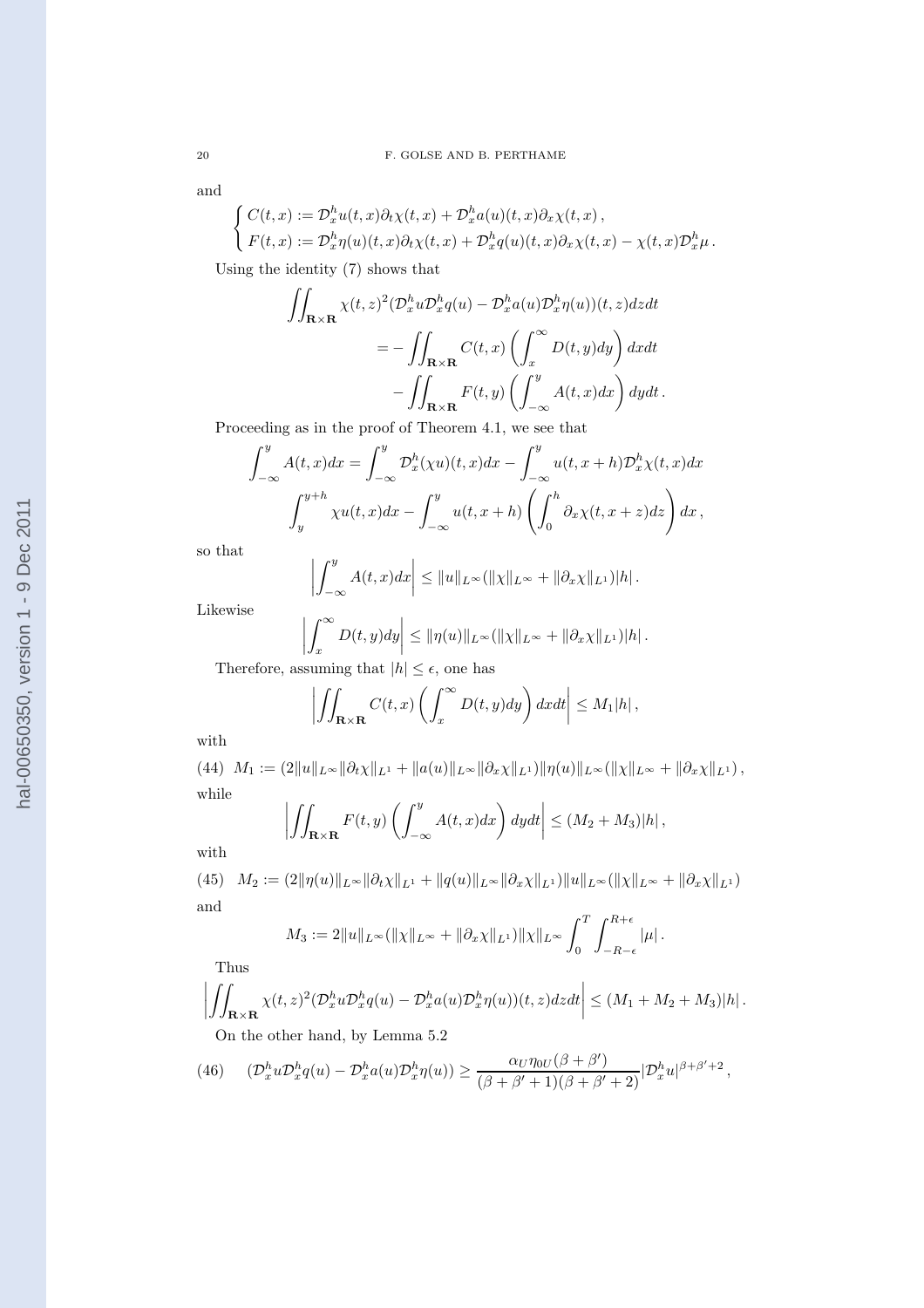so that the inequality above entails the estimate

$$
\iint_{\mathbf{R}\times\mathbf{R}} \chi(t,z)^2 |\mathcal{D}_x^h u|^{\beta+\beta'+2}(t,z) dz dt
$$
  

$$
\leq \frac{(\beta+\beta'+1)(\beta+\beta'+2)}{\alpha_U \eta_{0U}(\beta+\beta')} (M_1+M_2+M_3)|h|,
$$

showing that

$$
u \in L_{loc}^{\beta+\beta'+2}(\mathbf{R}^*_+; B_{\infty,loc}^{1/(\beta+\beta'+2),\beta+\beta'+2}(\mathbf{R}))
$$
.

As for the time regularity, pick  $h \in [0, \epsilon]$  and set

$$
A(t,x):=\chi(t,x)\mathcal{D}_t^h u(t,x)\,,\qquad D(t,x):=\chi(t,x)\mathcal{D}_t^h \eta(u)(t,x)\,.
$$

Since  $u \equiv f(t, x)$  satisfies (25)-(42), the function A and D defined above satisfy (6) with

$$
B(t,x) := \chi(t,x) \mathcal{D}_t^h a(u)(t,x), \qquad E(t,x) := \chi(t,x) \mathcal{D}_t^h q(u)(t,x),
$$

and

$$
\begin{cases}\nC(t,x) := \mathcal{D}_t^h u(t,x) \partial_t \chi(t,x) + \mathcal{D}_t^h a(u)(t,x) \partial_x \chi(t,x), \\
F(t,x) := \mathcal{D}_t^h \eta(u)(t,x) \partial_t \chi(t,x) + \mathcal{D}_t^h q(u)(t,x) \partial_x \chi(t,x) - \chi(t,x) \mathcal{D}_t^h \mu.\n\end{cases}
$$

At this point, we use the identity (8) which shows that

$$
\iint_{\mathbf{R}\times\mathbf{R}} \chi(t,z)^2 (\mathcal{D}_t^h u \mathcal{D}_t^h q(u) - \mathcal{D}_t^h a(u) \mathcal{D}_t^h \eta(u))(t,z) dz dt
$$
  
= 
$$
\iint_{\mathbf{R}\times\mathbf{R}} C(s,x) \left( \int_s^\infty D(t,x) dt \right) dx ds
$$
  
+ 
$$
\iint_{\mathbf{R}\times\mathbf{R}} F(t,x) \left( \int_{-\infty}^t A(s,x) ds \right) dx dt.
$$

As above

$$
\int_{-\infty}^{t} A(s, x)ds = \int_{-\infty}^{t} \mathcal{D}_x^h(\chi u)(s, x)ds - \int_{-\infty}^{t} u(s+h, x)\mathcal{D}_t^h\chi(s, x)ds
$$

$$
\int_{t}^{t+h} \chi u(s, x)ds - \int_{-\infty}^{t} u(s+h, x)\left(\int_{0}^{h} \partial_x\chi(s+\tau, x)d\tau\right)ds,
$$

so that

$$
\left|\int_{-\infty}^t A(s,x)ds\right| \leq \|u\|_{L^\infty}(\|\chi\|_{L^\infty} + \|\partial_t \chi\|_{L^1})h.
$$

Likewise

$$
\left|\int_s^\infty D(t,x)dt\right| \leq \|\eta(u)\|_{L^\infty} (\|\chi\|_{L^\infty} + \|\partial_t \chi\|_{L^\infty})h.
$$

Therefore

$$
\left| \iint_{\mathbf{R}\times\mathbf{R}} C(s,x) \left( \int_s^\infty D(t,x)ds \right) dxdt \right| \le N_1|h|
$$

with

 $(47)$   $N_1 := (2||u||_{L^{\infty}}||\partial_t \chi||_{L^1} + ||a(u)||_{L^{\infty}}||\partial_x \chi||_{L^1})||\eta(u)||_{L^{\infty}}(||\chi||_{L^{\infty}} + ||\partial_t \chi||_{L^1}),$ while  $\overline{\phantom{a}}$  $\overline{\phantom{a}}$  $\int$  $\int f^t$  $\overline{\phantom{a}}$ 

$$
\left| \iint_{\mathbf{R}\times\mathbf{R}} F(t,x) \left( \int_{-\infty}^t A(s,x)ds \right) dxdt \right| \leq (M_2 + M_3)|h|,
$$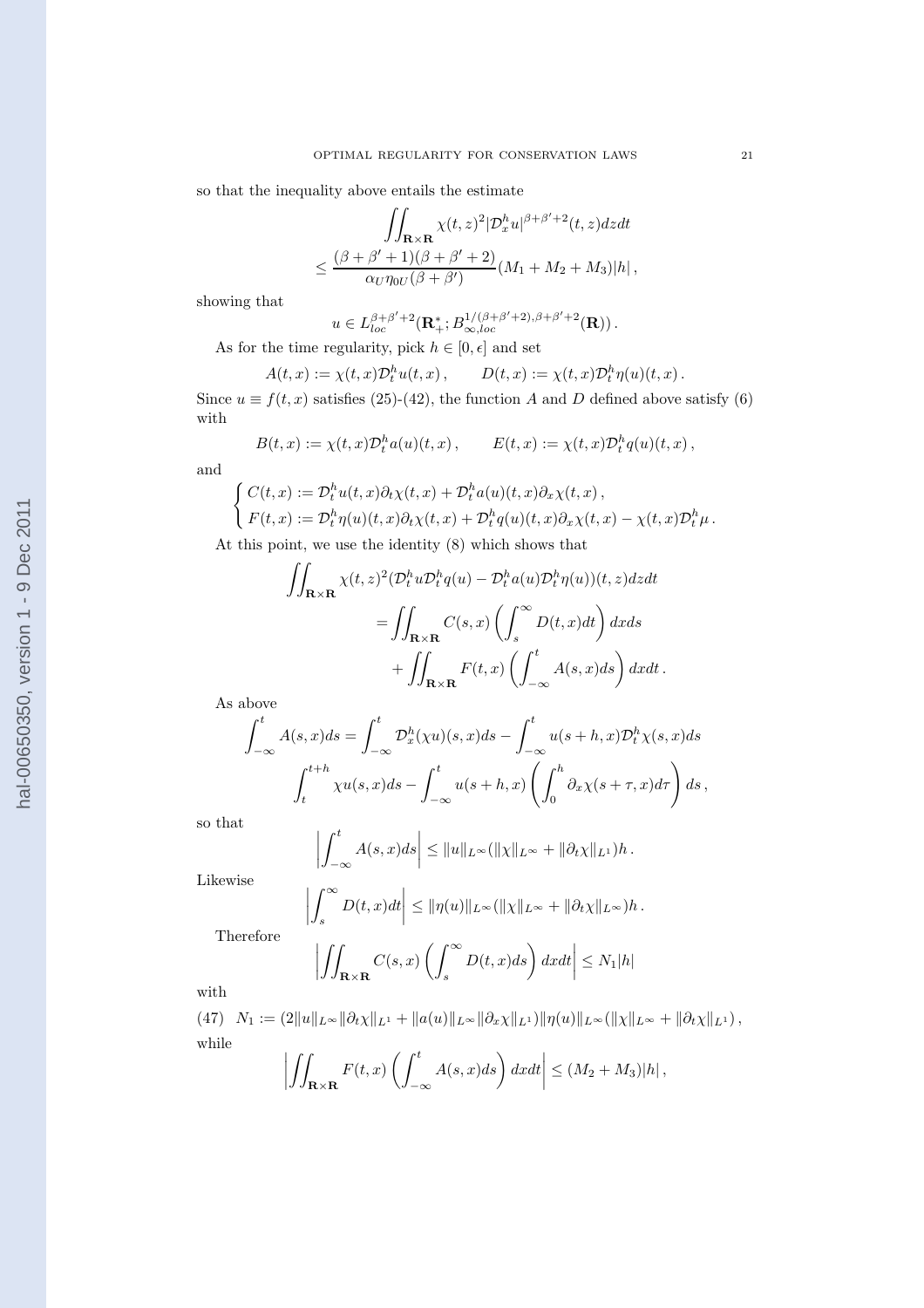with

(48) 
$$
N_2 := (2||\eta(u)||_{L^{\infty}}||\partial_t \chi||_{L^1} + ||q(u)||_{L^{\infty}}||\partial_x \chi||_{L^1})||u||_{L^{\infty}}(||\chi||_{L^{\infty}} + ||\partial_t \chi||_{L^1})
$$
  
and

$$
N_3 := 2||u||_{L^{\infty}}(||\chi||_{L^{\infty}} + ||\partial_t \chi||_{L^1})||\chi||_{L^{\infty}} \int_0^{T+\epsilon} \int_{-R}^R |\mu|.
$$

Using the inequality (46), we conclude that

$$
\iint_{\mathbf{R}\times\mathbf{R}} \chi(t,z)^2 |\mathcal{D}_t^h u|^{\beta+\beta'+2}(t,z) dz dt
$$
  

$$
\leq \frac{(\beta+\beta'+1)(\beta+\beta'+2)}{\alpha_U \eta_{0U}(\beta+\beta')} (N_1+N_2+N_3)h,
$$

so that

$$
u\in L^{\beta+\beta'+2}_{loc}(\mathbf{R};B^{1/(\beta+\beta'+2),\beta+\beta'+2}_{\infty,loc}(\mathbf{R}_+^*)\big)\,,
$$

which concludes the proof.  $\Box$ 

#### **REFERENCES**

- [1] V. Agoshkov: Spaces of functions with differential-difference characteristics and the smoothness of solutions of the transport equation, Dokl. Akad. Nauk SSSR 276 (1984), no. 6, 1289–1293.
- [2] D. Arsenio, L. Saint-Raymond: Concentrations in kinetic transport equations and hypoellipticity, preprint arXiv:1005.1547
- [3] P. Bénilan, M. Crandall: Regularizing effects of homogeneous evolution equations. In "Contributions to analysis and geometry", 23–39, Johns Hopkins Univ. Press, Baltimore, Md., 1981.
- [4] F. Berthelin, S. Junca: Averaging lemmas with a force term in the transport equation, J. Math. Pures Appl. (9) 93 (2010), 113–131.
- [5] J.-M. Bony: Solutions globales bornées pour les modèles discrets de l'équation de Boltzmann, en dimension 1 d'espace, Journées "Equations aux derivées partielles" (Saint Jean de Monts, 1987), Exp. No. XVI, 10 pp., Ecole Polytech., Palaiseau, 1987.
- [6] F. Bouchut, L. Desvillettes: Averaging lemmas without time Fourier transform and application to discretized kinetic equations, Proc. Roy. Soc. Edinburgh Sect. A 129 (1999), no. 1, 1936.
- [7] F. Bouchut, F. Golse, M. Pulvirenti: "Kinetic equations and asymptotic theory". Edited and with a foreword by Benot Perthame and Laurent Desvillettes. Series in Applied Mathematics (Paris), 4. Gauthier-Villars, Editions Scientifiques et M´edicales Elsevier, Paris, 2000.
- [8] C. Cercignani: Weak solutions of the Boltzmann equation without angle cutoff, J. Stat. Phys. 123 (2006), no. 4, 753762.
- [9] C. Dafermos: "Hyperbolic conservation laws in continuum physics", Grundlehren der Mathematischen Wissenschaften, 325. Springer-Verlag, Berlin, 2000.
- [10] C. De Lellis, M. Westdickenberg: *Minimal entropy conditions for Burgers equation*, Quart. Appl. Math. 62 (2004), 687–700.
- [11] C. De Lellis, M. Westdickenberg: On the optimality of velocity averaging lemmas, Ann. Inst. H. Poincaré Anal. Non Linéaire 20 (2003), no. 6, 1075–1085.
- [12] R. DeVore, G. Petrova: The averaging lemma, J. Amer. Math. Soc. 14 (2001), no. 2, 279296.
- [13] R. DiPerna, P.-L. Lions, Y. Meyer:  $L^p$  regularity of velocity averages, Ann. Inst. H. Poincaré Anal. Non Linéaire 8 (1991), no. 3-4, 271–287.
- [14] J. Glimm: Solutions in the large for nonlinear hyperbolic systems of equations, Comm. Pure Appl. Math. 18 (1965), 697715.
- [15] F. Golse: *Nonlinear regularizing effect for conservation laws*. Hyperbolic problems: theory, numerics and applications, 7392, Proc. Sympos. Appl. Math., 67, Part 1, Amer. Math. Soc., Providence, RI, 2009.
- [16] F. Golse: Nonlinear regularizing effect for hyperbolic partial differential equations. XVIth International Congress on Mathematical Physics, 433437, World Sci. Publ., Hackensack, NJ, 2010,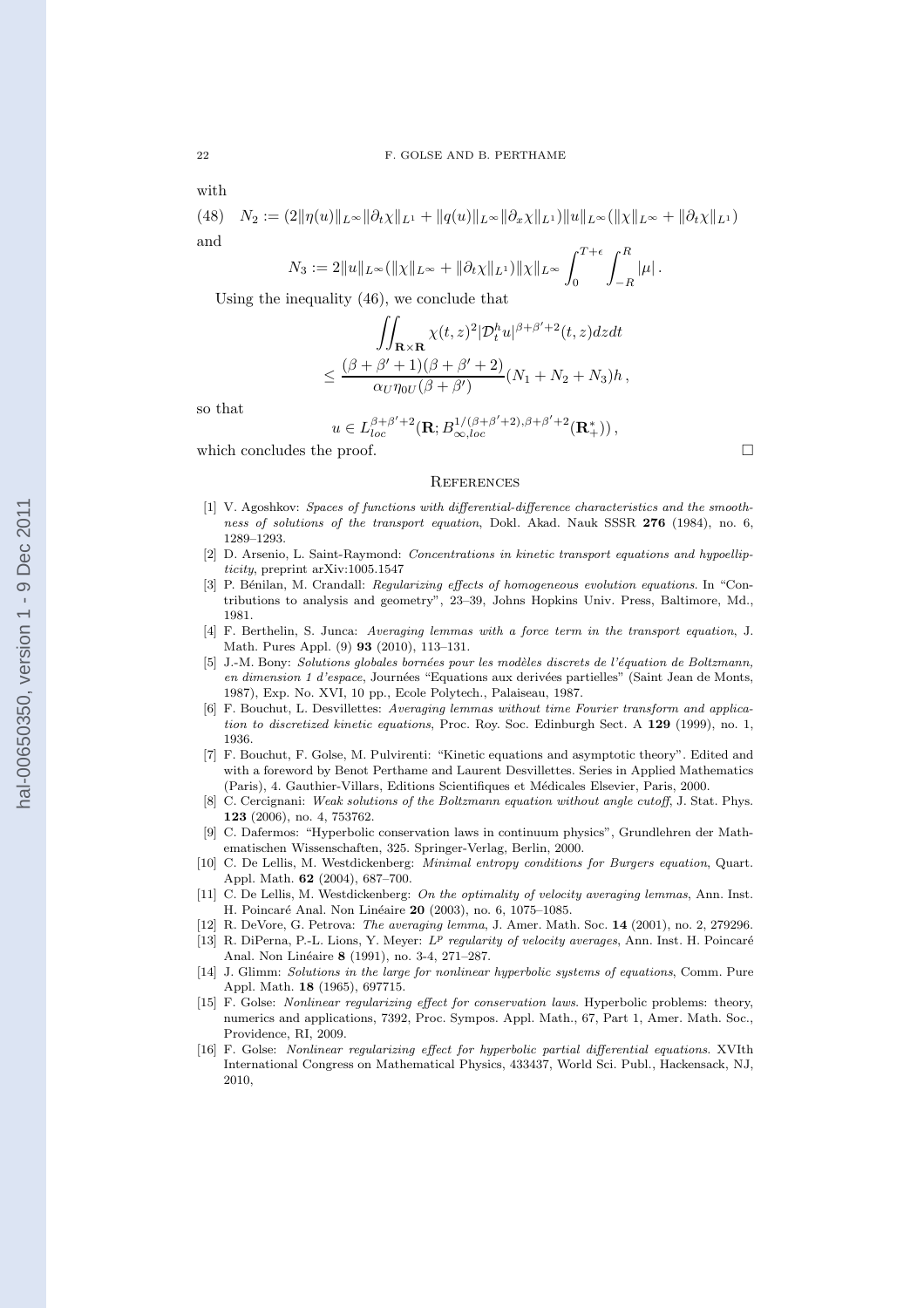- [17] F. Golse, P.-L. Lions, B. Perthame, R. Sentis: Regularity of the moments of the solution of a transport equation, J. Funct. Anal. 76 (1988), no. 1, 110–125.
- [18] F. Golse, L. Saint-Raymond: Velocity averaging in  $L^1$  for the transport equation, C. R. Math. Acad. Sci. Paris 334 (2002), no. 7, 557562,
- $[19]$  F. Golse, B. Perthame, R. Sentis: Un résultat de compacité pour les équations de transport et application au calcul de la limite de la valeur propre principale d'un opérateur de transport, C. R. Acad. Sci. Paris Sér. I Math. 301 (1985), no. 7, 341–344.
- [20] S.-Y. Ha:  $L^1$  stability estimate for a one-dimensional Boltzmann equation with inelastic collisions, J. Differential Equations 190 (2003), no. 2, 621642.
- [21] S. Hwang, A. Tzavaras: Kinetic Decomposition of Approximate Solutions to Conservation Laws: Application to Relaxation and Diffusion-Dispersion Approximations, Commun. in Partial Diff. Eq. 27 (2002), 1229–1254.
- [22] P.-E. Jabin, B. Perthame: Regularity in kinetic formulations via averaging lemmas. A tribute to J. L. Lions. ESAIM Control Optim. Calc. Var. 8 (2002), 761774.
- [23] P.-E. Jabin, L. Vega: A real space method for averaging lemmas, J. Math. Pures Appl. (9) 83 (2004), no. 11, 13091351.
- [24] S. Jin, Z. Xin: The Relaxing Schemes for Systems of Conservation Laws in Arbitrary Space Dimensions, Comm. Pure Appl. Math. 48 (1995), 235–277.
- [25] P. Lax: Hyperbolic systems of conservation laws II, Comm. Pure and Appl. Math. 10 (1957), 537–566.
- [26] P. Lax: "Hyperbolic systems of conservation laws and the mathematical theory of shock waves", Conference Board of the Mathematical Sciences, Regional Conference Series in Applied Mathematics, No. 11. SIAM, Philadelphia, Pa., 1973.
- [27] P.-L. Lions, B. Perthame, E. Tadmor: A kinetic formulation of multidimensional scalar conservation laws and related equations, J. Amer. Math. Soc. 7 (1994), no. 1, 169–191.
- [28] F. Murat: *Compacité par compensation*, Ann. Scuola Norm. Sup. Pisa Cl. Sci. (4)  $\bf{5}$  (1978), 489507.
- [29] O. Oleinik: On discontinuous solutions of nonlinear differential equations, Doklady Akad. Nauk SSSR, 109 (1956), 1098–1101.
- [30] F. Otto: A regularizing effect of nonlinear transport equations, Quart. Appl. Math. 56 (1998), 355–375.
- [31] E. Panov: Uniqueness of the solution of the Cauchy problem for a first-order quasilinear equation with an admissible strictly convex entropy, (Russian) Mat. Zametki 55 (1994), 116– 129; English translation in Math. Notes 55 (1994), 517525.
- [32] B. Perthame: "Kinetic formulation of conservation laws", Oxford Lecture Series in Mathematics and its Applications, 21. Oxford University Press, Oxford, 2002.
- [33] B. Perthame, P. Souganidis: A limiting case for velocity averaging, Ann. Sci. cole Norm. Sup. (4) 31 (1998), no. 4, 591598.
- [34] B. Riemann: Über die Fortpflanzung ebener Luftwellen von endlicher Schwingungsweite, Abh. d. Königl. Ges. d. Wiss. zu Göttingen, 8 (1858/59) (Math. Cl), 43–55.
- [35] T. Rivière: Parois et vortex en micromagnétisme, Journes "Equations aux derivées partielles" (Forges-les-Eaux, 2002), Exp. No. XIV, 15 pp., Ecole Polytech., Palaiseau, 2002.
- [36] M.E. Schonbek: Convergece of Solutions to Nonlinear Dispersive Equations, Commun. on Partial Diff. Eq. 7 (1982), 959–1000.
- [37] J. Smoller: "Shock Waves and Reaction Diffusion Equations", Grundlehren der Mathematischen Wissenschaften, 258. Springer-Verlag, New York-Berlin, 1983.
- [38] E. Tadmor, T. Tao: Velocity averaging, kinetic formulations, and regularizing effects in quasi-linear PDEs, Comm. Pure Appl. Math. 60 (2007), no. 10, 1488–1521.
- [39] L. Tartar: Compensated compactness and applications to partial differential equations, Nonlinear analysis and mechanics: Heriot-Watt Symposium, Vol. IV, pp. 136–212, Res. Notes in Math., 39, Pitman, Boston, Mass.-London, 1979.
- [40] L. Tartar: "An introduction to Sobolev spaces and interpolation spaces", Lecture Notes of the Unione Matematica Italiana, 3. Springer-Verlag, Berlin; UMI, Bologna, 2007.
- [41] L. Tartar: "From hyperbolic systems to kinetic theory. A personalized quest", Lecture Notes of the Unione Matematica Italiana, 6. Springer-Verlag, Berlin; UMI, Bologna, 2008.